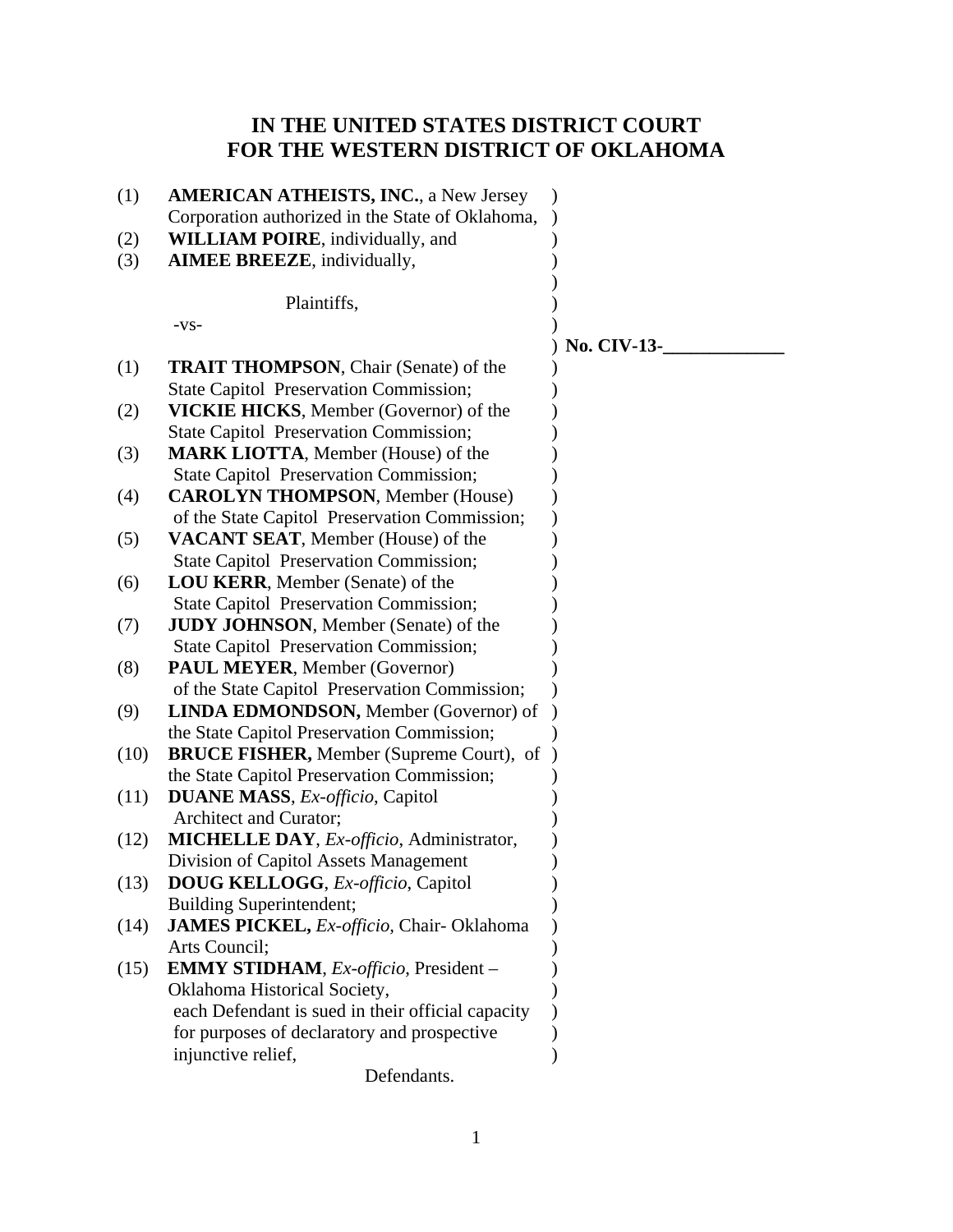### **COMPLAINT FOR DECLARATORY AND INJUNCTIVE RELIEF**

**(Violation of Establishment Clause of the First Amendment, Due Process, and Equal Protection Clauses of the Fourteenth Amendment, and the Supremacy Clause)**

#### **I. -Preliminary Statement-**

1. Plaintiffs American Atheists, Inc., William Poire, and Aimee Breeze bring this action against the individual Defendant members of the State Capitol Preservation Commission of the State of Oklahoma in their official capacities, seeking to protect the individual Plaintiffs' civil and constitutional rights and the individual civil and constitutional rights of members of American Atheists, Inc. These include the right to be free from government intrusion into, entanglement with, and endorsement of religious matters, and the right to due process and equal protection of the laws.

2. This action challenges the constitutionality, under Federal law, of the State of Oklahoma's placement of a massive monument displaying an abridgement of a portion of religious text originating from a Hollywood movie director's rendition of one of many versions from the Bible (commonly and collectively referred to as the Ten Commandments and referred to herein as the "Display"). The Display was placed on the grounds of the State Capitol Building ("Capitol") which Plaintiffs contend is a violation of the Establishment Clause of the First Amendment and the Due Process and Equal Protection Clauses of the Fourteenth Amendment. The Display is over 5 (five) feet tall and appears to be made of stone. The Display is inscribed with religious text across its face. Along its base are large letterings that states: "THE TEN COMMANDMENTS." No other historic documents or icons are exhibited with the Display.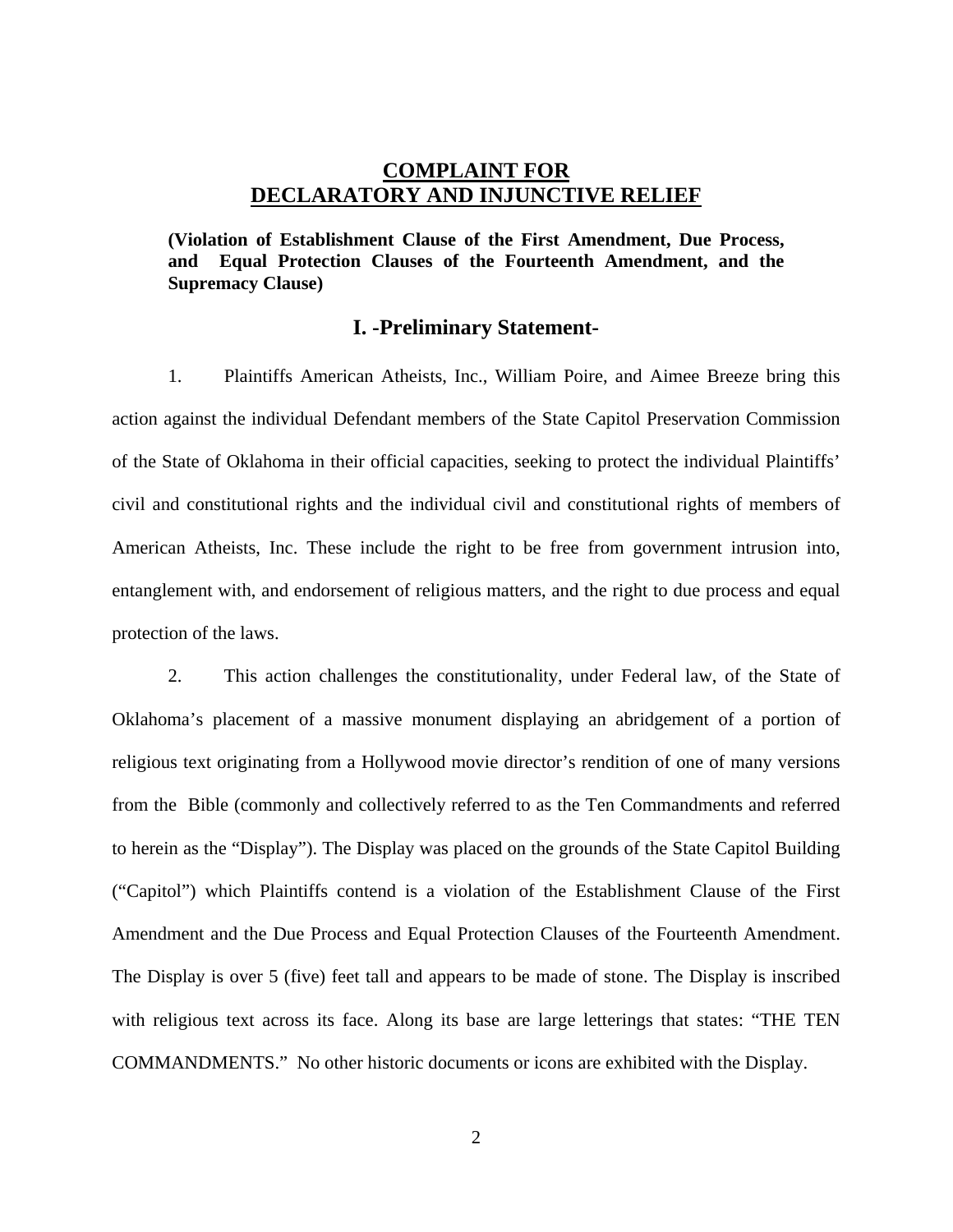3. The placement of the Display was authorized by direct legislative action of the Oklahoma Legislature in a directive to the State Capitol Preservation Commission pursuant to 74 Okla. Stat. Sec. 4110 ("Ten Commandments Monument Display Act" herein "Monument Display Act").<sup>1</sup> The approval and passage of the Monument Display Act in 2009 by the Legislature and its approval by the Governor and any accompanying legislative enactments, actions, or regulations promulgated in support of the Act is ". . . a law respecting an establishment of religion" in violation of the First Amendment.

4. Plaintiffs seek declaratory and injunctive relief pursuant to 42 U.S.C. Sec. 1983 together with costs and attorneys' fees in accordance with Rule 54(d) of the Federal Rules of Civil Procedure and 42 U.S.C. Sec. 1988, and such other and further relief as the Court may deem just and equitable and to which the Plaintiffs are entitled under the facts and law of this action.

### **II. -Jurisdiction and Venue-**

5. **JURISDICTION**. Jurisdiction is conferred by 28 U.S.C. Sec. 1343(a) (civil rights violations) and 28 U.S.C. Sec. 1331 (federal question), which provide for original jurisdiction of this Court in suits that arise under the Constitution, laws, or treaties of the United States.

6. Plaintiffs' causes of action arise under 42 U.S.C. Sec.1983 to redress the deprivation under color of State law of rights, privileges, and immunities secured by the Constitution of the United States and laws; 28 U.S.C. Sec. 2201 (declaratory relief); and 28 U.S.C. Sec. 2202 (further relief) against the named Defendants in their official capacity as

<sup>&</sup>lt;u>1</u>  $A$  copy of 74 Okla. Stat. Sec. 4110 including its uncodified findings is attached to this Complaint as Exhibit 1.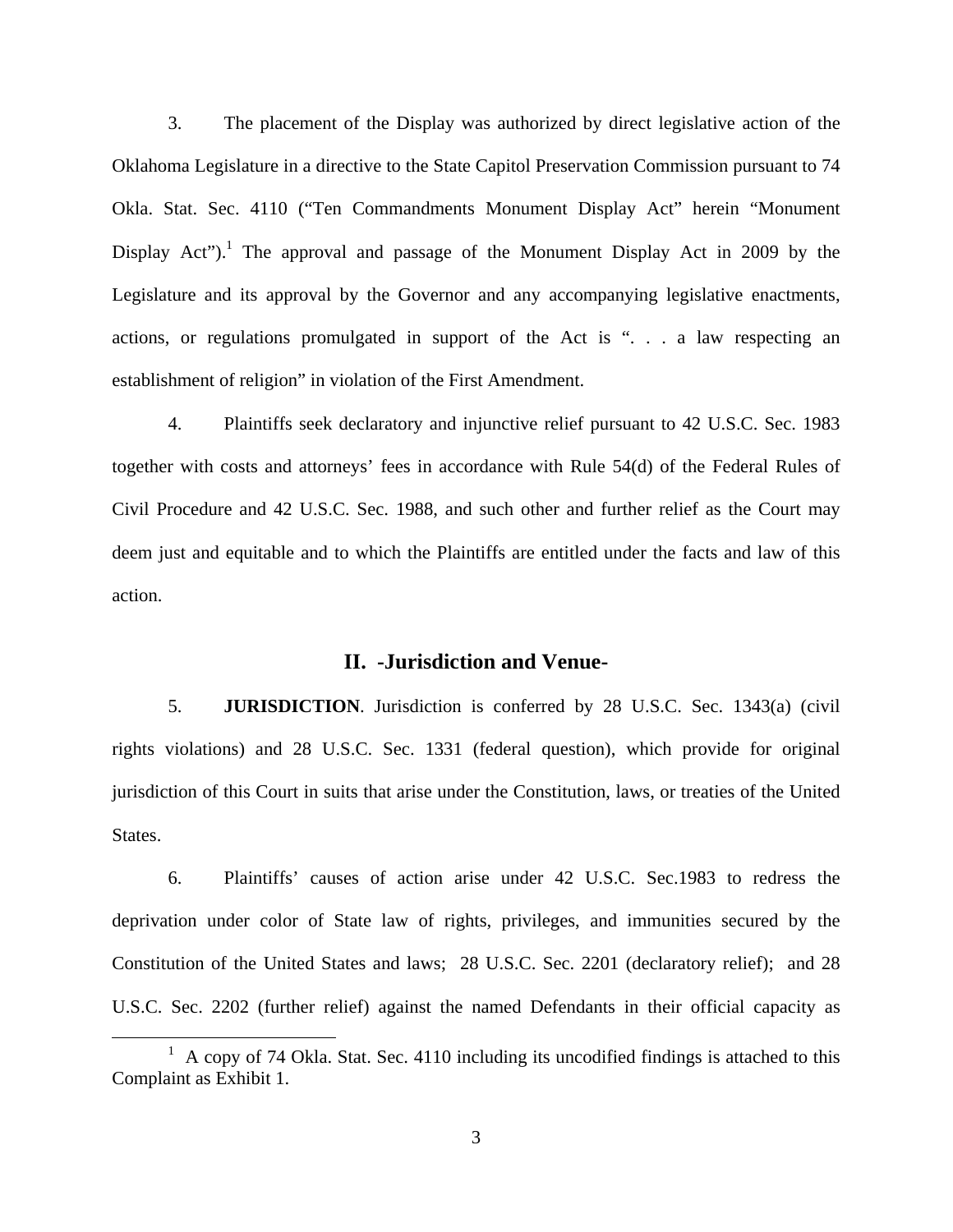provided by *Ex parte Young*, 209 U.S. 123 (1908). These claims are predicated on violations of the First and Fourteenth Amendments of the Constitution of the United States and the Supremacy Clause of the Constitution of the United States.

7. The First Amendment of the United States Constitution prevents the passage of laws which respect the establishment of religion.

8. The Fourteenth Amendment provides for due process and equal protection of the laws and also makes the First Amendment applicable to state actors, such as the Defendants, through its due process clause.

9. Article VI, cl. 2 of the United States Constitution provides, "This Constitution, and the laws of the United States which shall be made in pursuance thereof; and all treaties made, or which shall be made, under the authority of the United States, shall be the supreme law of the land; and the judges in every state shall be bound thereby, anything in the Constitution or laws of any State to the contrary."

10. Although not a claim or cause of action in this case, Plaintiffs identify that Article VI, cl. 3 of the United States Constitution provides, "the Members of the several State Legislatures, and all executive and judicial Officers . . . of the several States, shall be bound by Oath or Affirmation, to support this Constitution; but no religious test shall ever be required as a qualification to any office or public trust under the United States" (emphasis added). An affirmative vote for a law "respecting an establishment of religion" is a violation of an oath "to support this Constitution."

11. Personal jurisdiction is proper in this court because Defendants' offices are located within this District, the placement of the subject Display is within this District, and one individual Plaintiff resides in this District.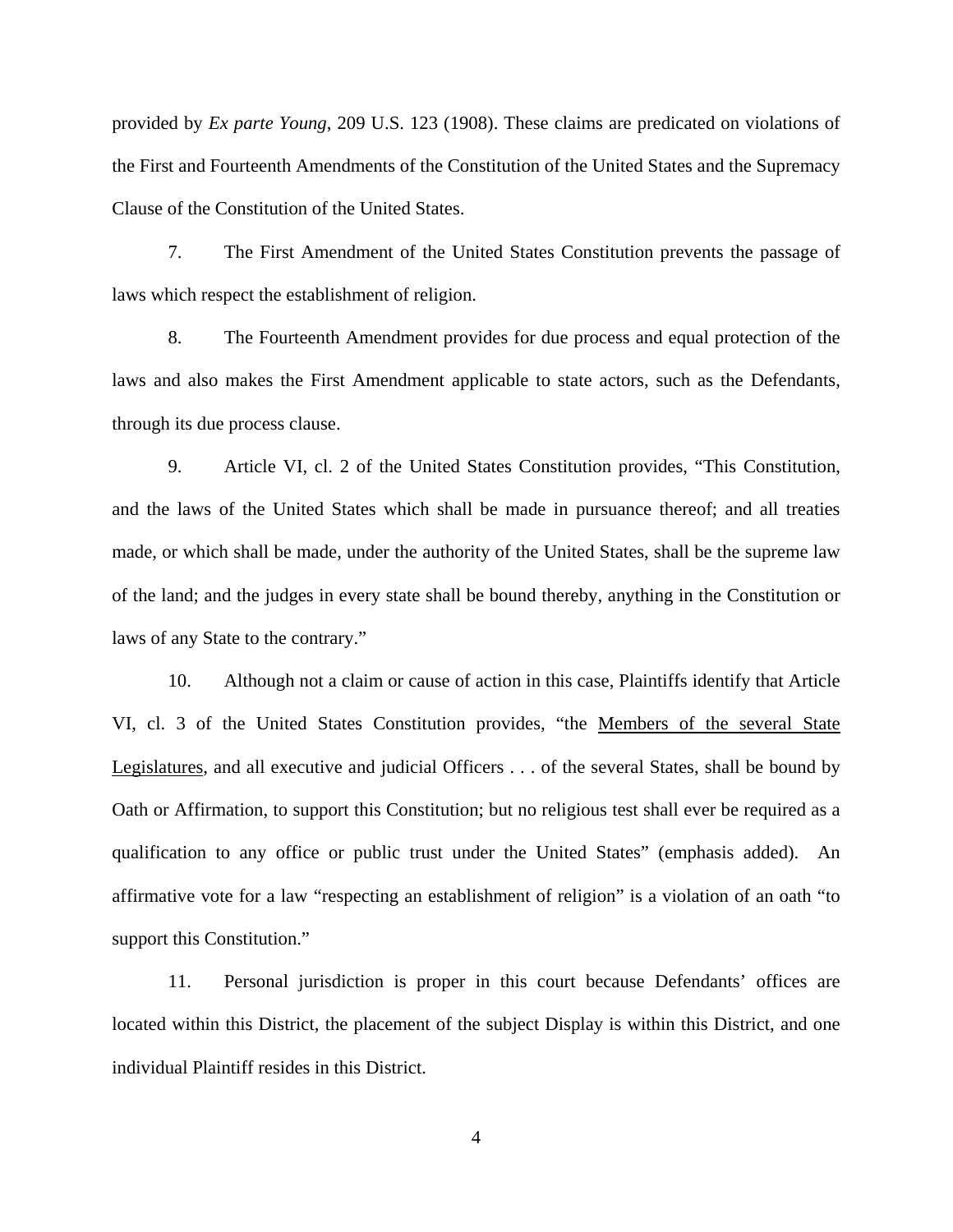12. Venue is proper in this Court because "a substantial part of the events" at issue occurred within this District. 28 U.S.C. Sec. 1391(b)(2). Defendants' offices are located within this District. The Display and other public property placed at issue herein is located within the bounds of this District. Venue is also proper in this Court in that at least one Defendant resides in this District or may be served within the District, has an office located in this District, and receives mail in this District.

13. On information and belief, this Court has jurisdiction over the subject matter of this action and can acquire *in personam* jurisdiction over all Defendants named in this action, any additional defendants who might be named, or any persons subject to injunctive relief pursuant to Fed. Rul. Civ. Pro. 65.

14. Plaintiffs also assert they are entitled to costs pursuant to Rule 54(d) of the Federal Rules of Civil Procedure and fees and litigation expenses pursuant to 42 U.S.C. Sec. 1988.

#### **III. -Plaintiffs-**

15. All factual allegations contained in the preceding paragraphs are incorporated herein as if set out in full.

16. The Plaintiff American Atheists, Inc., (herein "American Atheists") is a New Jersey educational, non-political, non-profit corporation with members, offices and/or meeting locations nationwide and in various municipalities, including, but not limited to, municipalities within the State of Oklahoma. American Atheists is a membership organization dedicated to advancing and promoting, in all lawful ways, the complete and absolute separation of church and state and to preserving equal protection for atheists of the constitutional protections found in the Bill of Rights, and, in particular, the First Amendment to the United States Constitution. Besides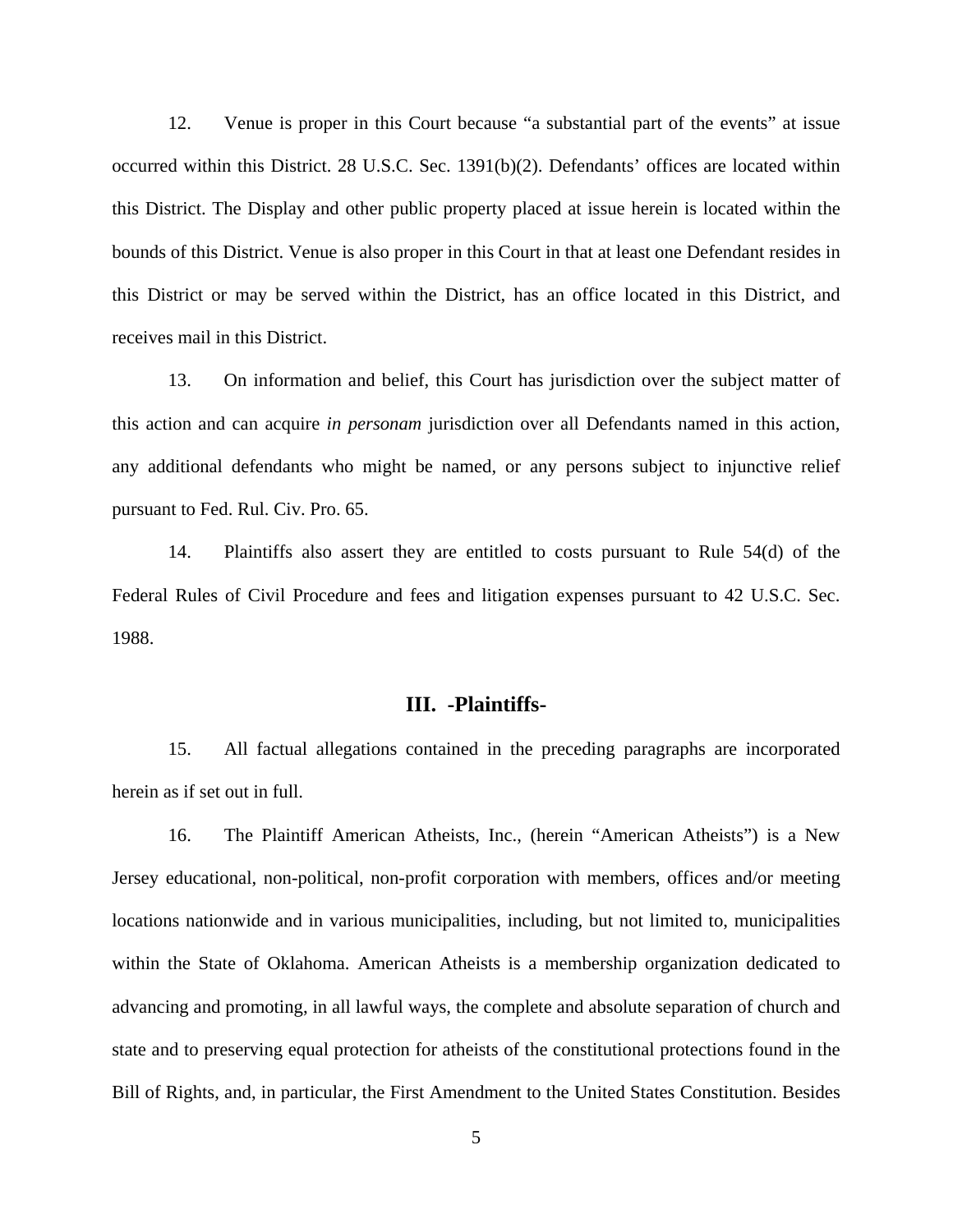the individual Plaintiffs herein, American Atheists has other members who are residents within the State of Oklahoma and who have the right to travel to the State Capitol to exercise First Amendment rights, including free speech and the right to petition the government for a redress of grievances. American Atheists brings this action to assert and protect the federal rights of its members in its challenge to the Display.

17. Plaintiff William Poire (herein "Poire") is an individual and resident of Wagoner County, State of Oklahoma, United States of America. Mr. Poire is a member of American Atheists, Inc. The presence of an overtly religious monument at the seat of Oklahoma government is contrary to Plaintiff Poire's strongly held beliefs and views about religion, since he is an atheist. He views the Display's placement by direct enactment of the Legislature at the seat of government as an endorsement of religion. Because the Display was placed there by action of the Legislature through a "law respecting the establishment of religion," it involves Plaintiff Poire, through indirect compulsion as a citizen of the State of Oklahoma acting through a Legislature and other government officials, to support the substance and meaning of the religious messages contained on the Display, even though those messages are antithetical to his beliefs and views. The presence of the Display discourages Plaintiff Poire from travel to the Capitol for any purpose, including the exercise of his free speech rights, and to petition the government for a redress of grievances and he avoids such travel to the Capitol.

18. Plaintiff Aimee Breeze (herein "Breeze") is an individual and resident of Oklahoma County, State of Oklahoma, United States of America. Ms. Breeze is a member of American Atheists, Inc., and is also a member of other advocacy groups including FreeOK, Americans United for the Separation of Church and State, and the Secular Coalition for America. The presence of an overtly religious monument at the seat of Oklahoma government is contrary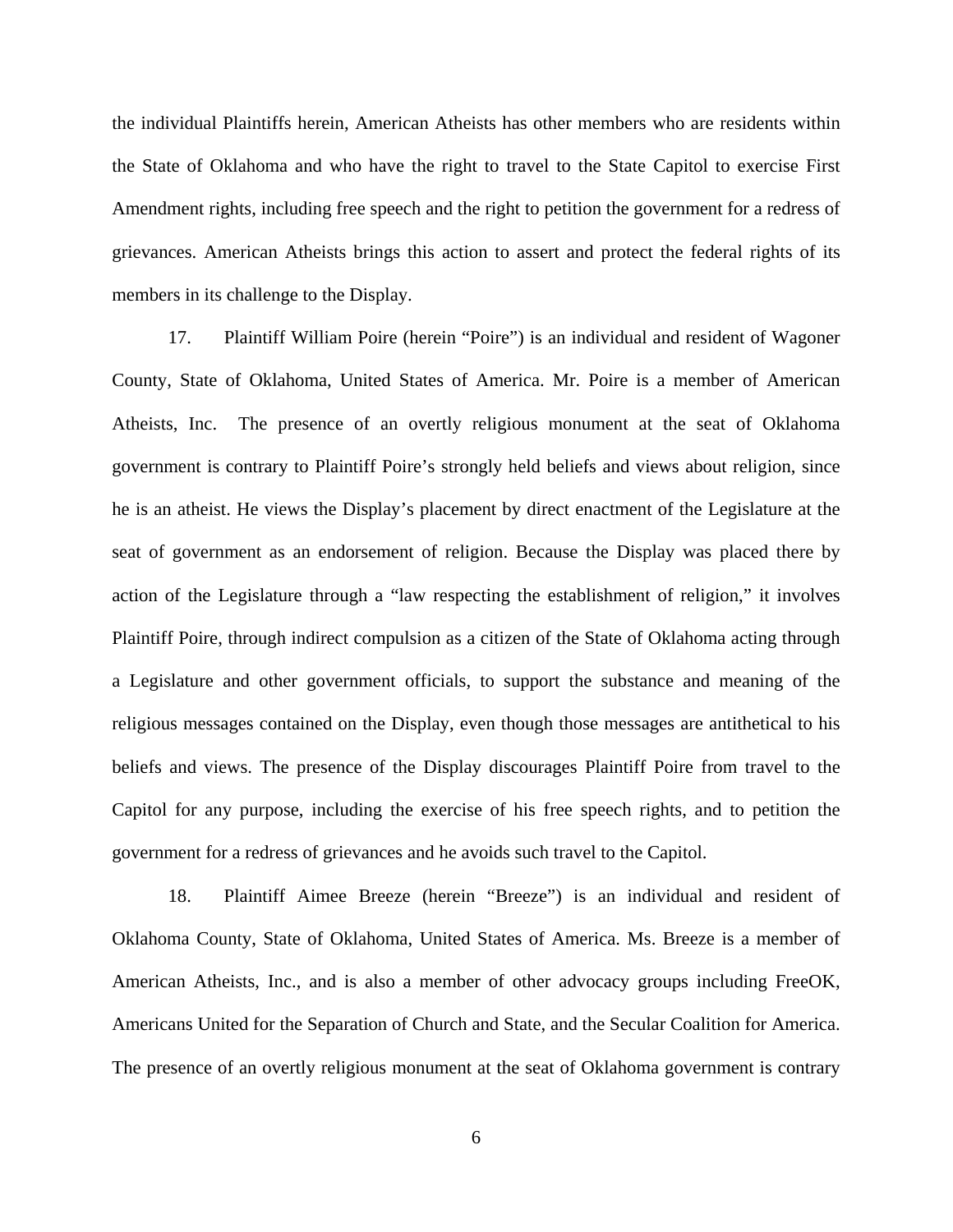to Plaintiff Breeze's strongly held beliefs and views about religion, since she is an atheist. She views the Display's placement by direct enactment of the Legislature at the seat of government as an endorsement of religion. Because the Display was placed there by action of the Legislature through a "law respecting the establishment of religion," it involves Plaintiff Breeze, through indirect compulsion as a citizen of the State of Oklahoma acting through a Legislature and other government officials, to support the substance and meaning of the religious messages contained on the Display, even though those messages are antithetical to her beliefs and views. Plaintiff Breeze lives in Oklahoma City and she, in her capacity as a member of the various identified advocacy organizations, travels to the State Capitol for various reasons in the exercise of her First Amendment free speech rights and to petition the government for a redress of grievances. She attends legislative sessions to see what is happening with particular legislation that is of interest to her and to the organizations with which she is associated and represents. While at the State Capitol, she is confronted by the Ten Commandment Display, which she views as hurtful and exclusive and therefore avoids the area of the Display while at the Capitol.

19. Mr. Poire, Ms. Breeze, other members of American Atheists (including, but not limited to members of American Atheists who reside in the State of Oklahoma), and various other citizens and residents of the State of Oklahoma who may hold similar views to those of these individual Plaintiffs, yet are harmed by the sponsorship and endorsement of religious messages by the State of Oklahoma, which indirectly compels participation by such persons in an overt religious Display on public grounds placed there by the Oklahoma Legislature with a "law respecting the establishment of religion." The placement of the Display results in unwelcome contact by the individual Plaintiffs and other members of Plaintiff American Atheists with the Display, during times that such members of American Atheists and other similarly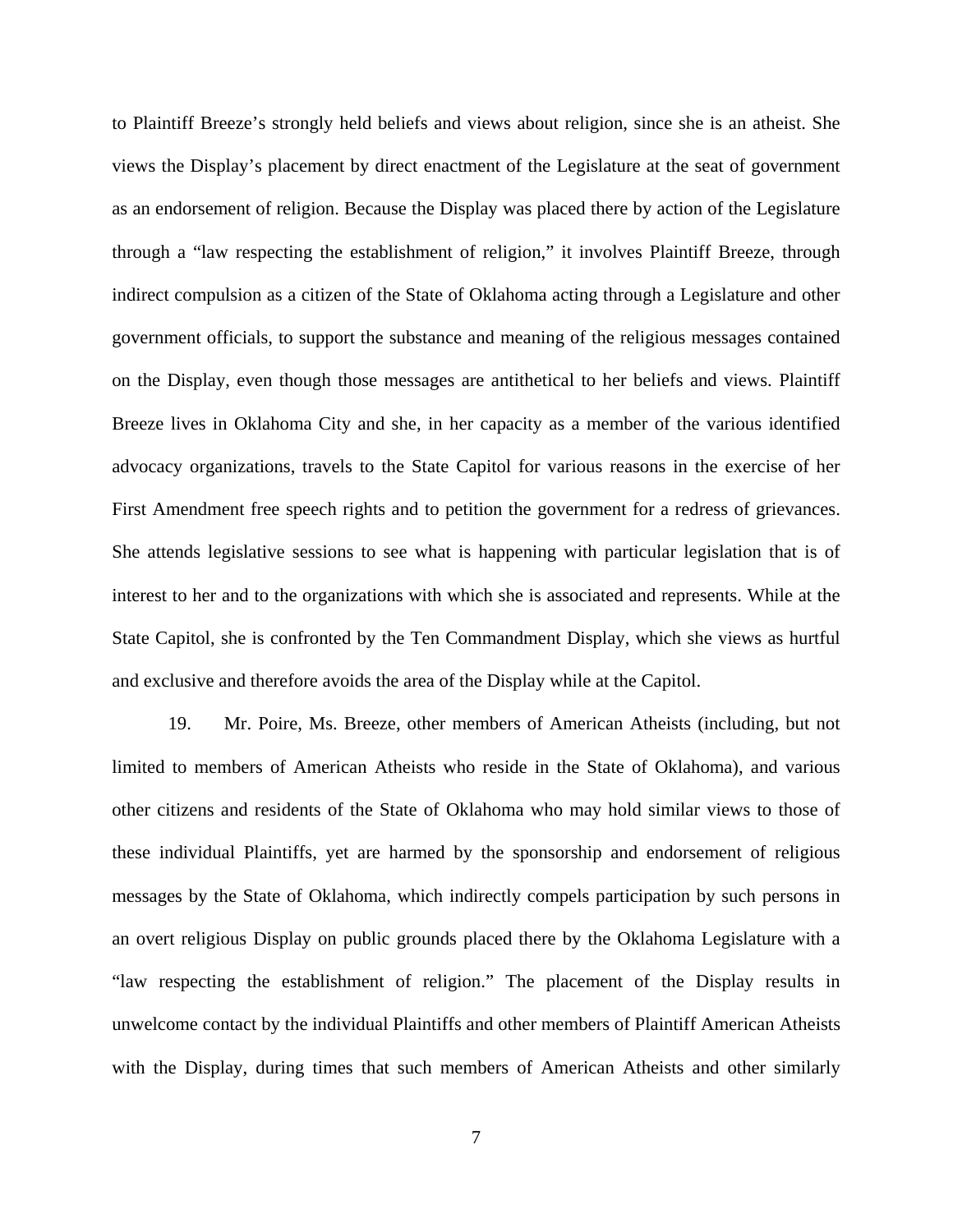situated citizens need to use State facilities available only at the State Capitol building. Such members have standing to sue in their own right.

#### **IV. -Defendants-**

20. All factual allegations contained in the preceding paragraphs are incorporated herein as if set out in full.

21. The individual Defendants and related individuals who would be subject to any order of this Court under Fed.Rul.Civ.Pro. 65 granting injunctive relief are members or *ex officio* members of the STATE CAPITOL PRESERVATION COMMISSION. Its website lists offices located in the Western District and contact information as follows:

State Capitol Preservation Commission Will Rogers Office Building P.O. Box 53218 2401 N. Lincoln Blvd., Suite 206 Oklahoma City, OK 73152-3218

Local: (405) 522-0440 Fax: (405) 521-6403 Contact: Beverly.Hicks@omes.ok.gov

Office Hours 8 a.m.-5 p.m., Monday-Friday

22. The Commission was created in 1982 (74 Okla. Stat. Sec. 4101 *et seq*.) to plan and supervise the preservation and restoration of the interior and exterior of the Oklahoma State Capitol Building. By statute, the Commission controls the display of art objects in public areas of the State Capitol building and the first floor of the Governor's Mansion. 74 Okla. Stat. Sec. 4102. The Commission consists of 15 (fifteen) members and are appointed representatives of various State governmental offices. There are five *ex-officio* members. 74 Okla. Stat. Sec. 4103.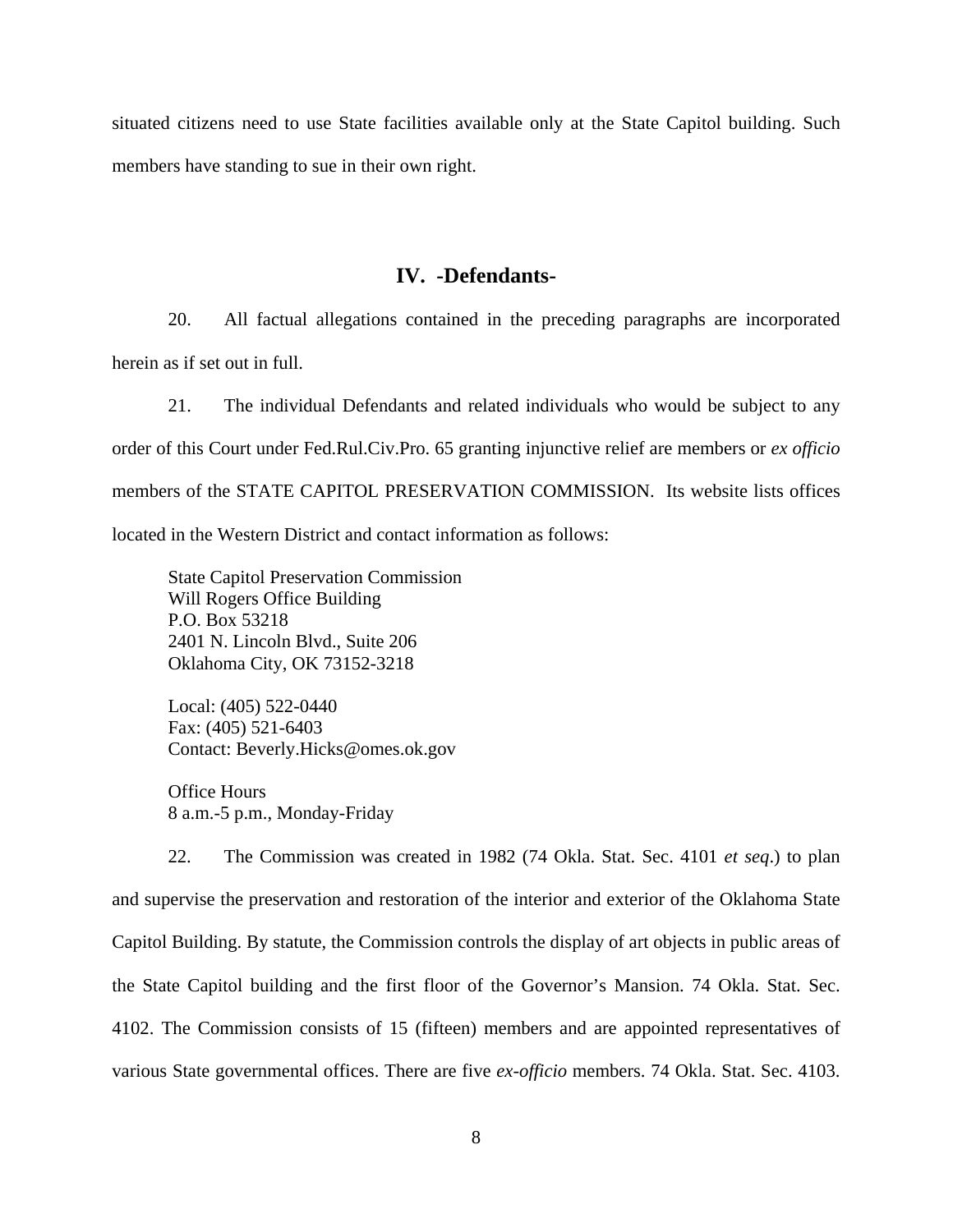Nothing in the Statute or the Rules of the Commission<sup>2</sup> limit the voting rights of *ex-officio* members. The current officeholders and the source or reason for their appointment are as follows:

- A. Trait Thompson, Chair, Senate;
- B. Vickie Hicks, Governor;
- C. Mark Liotta, House;
- D. Carolyn Thompson, House;
- E. Vacant, House;
- F. Lou Kerr, Senate;
- G. Judy Johnson, Senate;
- H. Paul Meyer, Governor;
- I. Linda Edmondson, Governor;
- J. Bruce Fisher, Supreme Court;
- K. Duane Mass, *Ex-officio*, Capitol Architect and Curator;
- L. Michelle Day, *Ex-officio*, Administrator, Division of Capital Assets Management;
- M. Doug Kellogg, *Ex-officio*, Capitol Building Superintendent;
- N. James Pickel, *Ex-officio*, Chair Oklahoma Arts Council;
- O. Emmy Stidham, *Ex-officio*, President Oklahoma Historical Society.

 <sup>2</sup>  $\degree$  See <https://www.ok.gov/dcs/searchdocs/app/manage\_documents.php?att\_id=2605> (lasted checked 1/9/2014).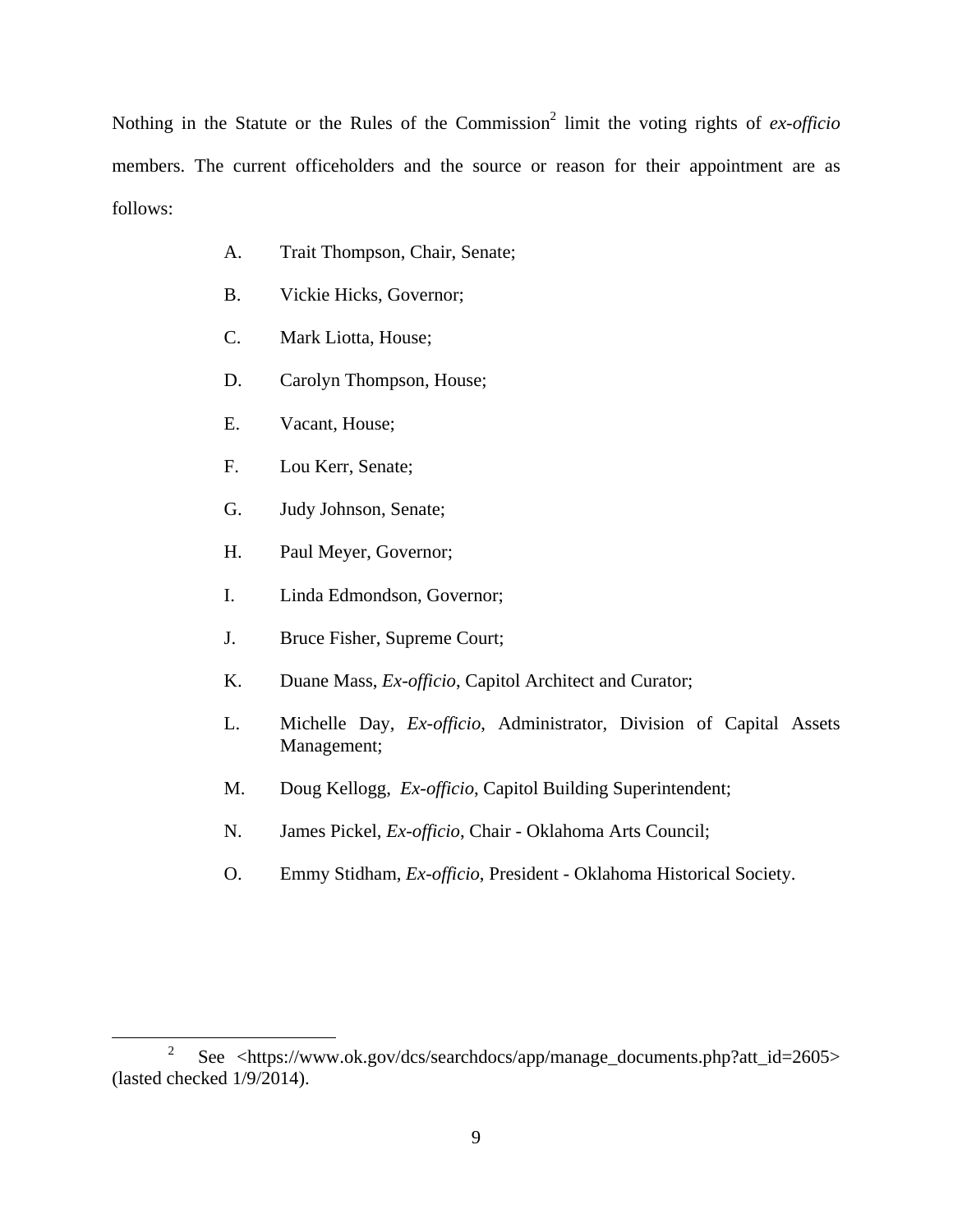23. There may be other persons who receive actual notice of an order or injunction of this Court, including the parties, the parties' officers, agents, servants, employees, and attorneys; as well as other persons who are in active concert or participation with anyone described in Fed.Rul.Civ.Pro.  $65(d)(2)(A)$  or (B) who are subject to the authority of injunctions issued by this Court. It is the intention of these Plaintiffs that such persons be bound by any injunction and by any further orders of this Court, and Plaintiffs respectfully ask that any such persons be joined as party defendants to this action as may appear necessary and proper to the Court for the enforcement of its orders.

#### **IV. -Additional Factual Allegations-**

24. All factual allegations contained in the preceding paragraphs are incorporated herein as if set out in full. Although allegations may be identified with regard to particular Plaintiffs and Defendants, it is intended that if any allegation may be applied to other Plaintiffs or Defendants, the allegation should be liberally construed to apply to them.

25. The Oklahoma State Capitol, located in Oklahoma City, Oklahoma County, State of Oklahoma, United States of America (herein referred to as the "Capitol") was established as the official seat of Oklahoma's government by 73 O.S. Sec.1.

26. The Capitol is used daily, inclusive without limitation, as follows:

- A. for transaction of public business by all three branches of Oklahoma state government;
- B. by public officials in the furtherance of their duties;
- C. by private citizens, including but not limited to the Plaintiffs (or other members of Plaintiff American Atheists) herein, to monitor and petition their government, visit public offices in the Capitol to utilize government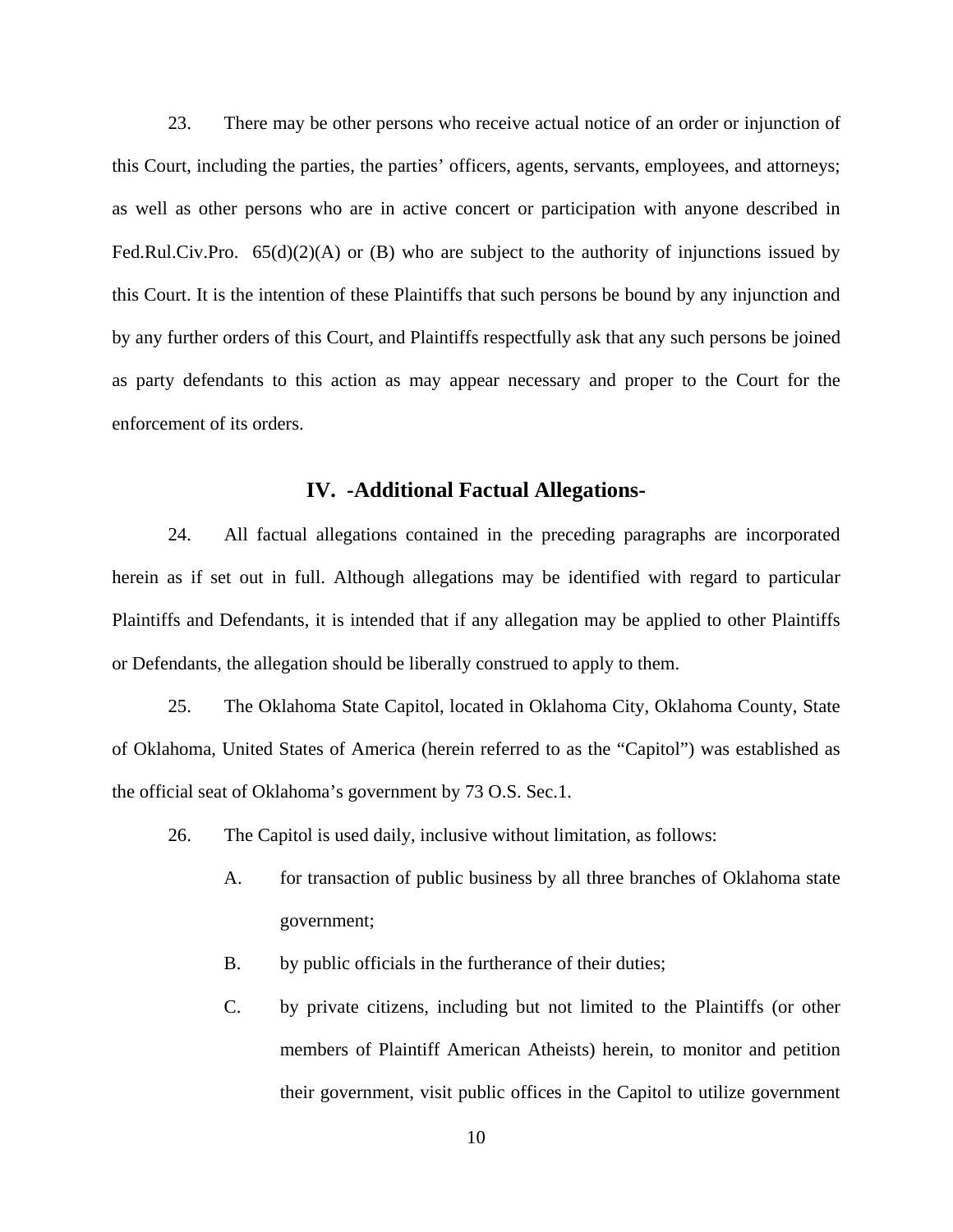and public services, apply for and receive government benefits, serve the government of the State of Oklahoma, attend and observe legislative sessions of the Legislature, and engage in other lawful activities.

27. The Capitol building is an ornately designed, distinctive and dignified building, designed and maintained in a manner so as to have cultural and political significance to persons inside and outside of the State of Oklahoma.

28. While most aspects of the operation and maintenance of the Capitol building and grounds are under the control of the Oklahoma Office of Management and Enterprise Services, as provided by 73 Okla. Stat. Sec. 15, Defendant Oklahoma Capitol Preservation Commission is charged specifically with duties concerning the planning and display of museum quality "art objects" within both the interior and exterior spaces of the Capitol. 74 Okla. Stat. Sec. 4102. "Such works of art shall be directly related to the history and culture of the State of Oklahoma." 74 Okla. Stat. Sec. 4104(A)(2) (emphasis added).

29. On or about November 1, 2009, the Capitol Preservation Commission was authorized and commanded by the Oklahoma Legislature, ". . .to permit and arrange for the placement on the State Capitol grounds of a suitable monument displaying the Ten Commandments." 74 Okla. Stat. Sec. 4110(B). (See Ex. A).

30. The Capitol Preservation Commission was also authorized and commanded, ". . . to assist private entities in selecting a location for the monument and arranging a suitable time for its placement." 74 O.S. Sec. 4110(B). It does not appear that the Legislature appropriated any public funds to create the Display, instead "This monument shall be designed, constructed, and placed on the Capitol grounds by private entities at no expense to the State of Oklahoma." 74 Okla. Stat. Sec. 4110(B).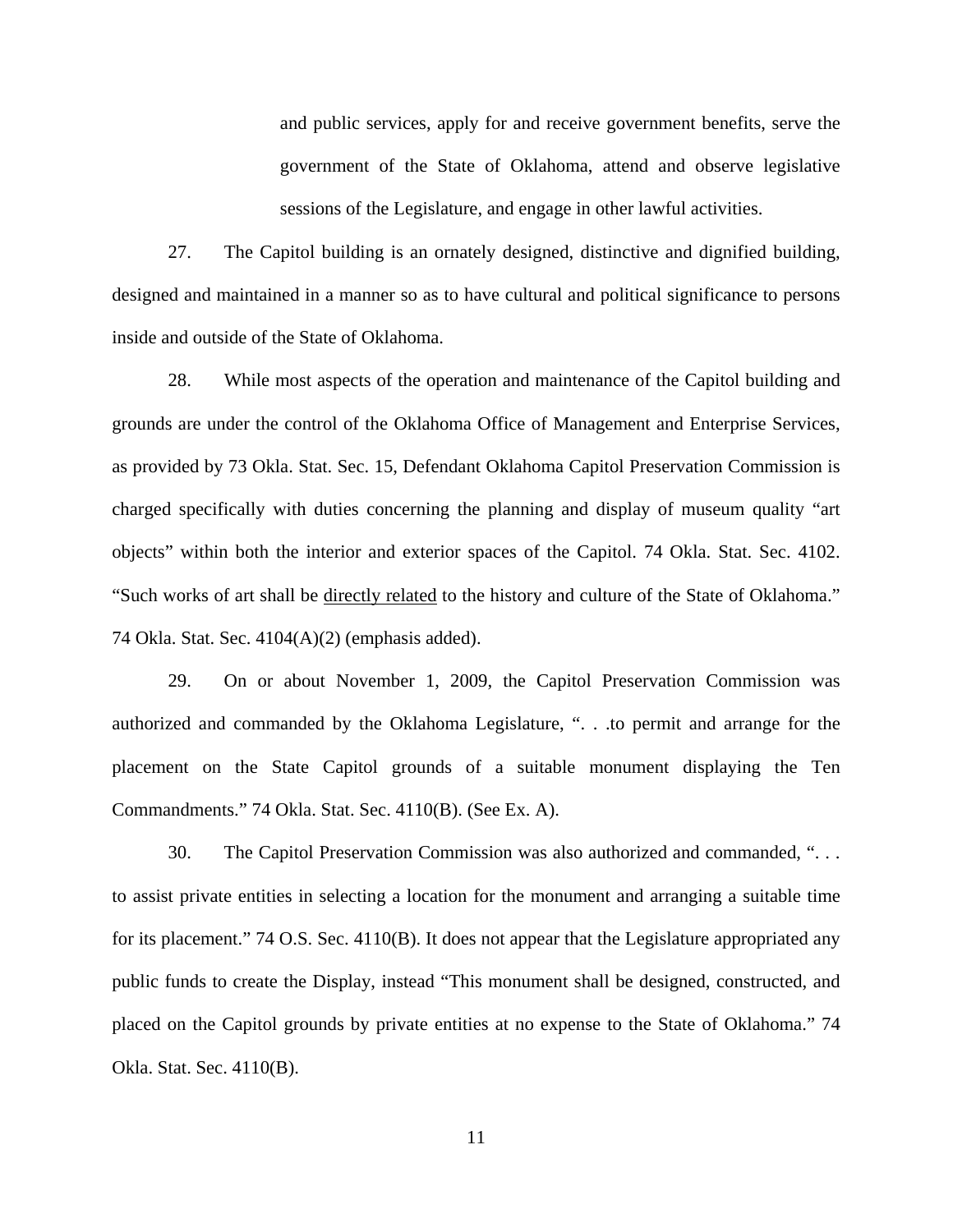31. After enactment of the commands and authorizations of 74 Okla. Stat. Sec. 4110(B), the Defendant members of the Commission arranged for the placement of such a Display, donated by Dr. Mike Ritze and his family. Dr. Ritze is a member of the Oklahoma House of Representatives from the City of Broken Arrow, County of Wagoner, State of Oklahoma.

32. The Commission approved and authorized the placement of the Display on its current site on the north side of the Capitol building, located as an extension of the existing sidewalk, which will be described later in more detail. In such approval, authorization, and placement, the Defendant Commission did so pursuant to the direct command of the Legislature and not under its discretionary authority to approve and select museum-quality art objects on behalf of the State of Oklahoma.

33. The Display stands alone, and is not part of a larger collection, array, family, or set of similar or comparable works of art, displays, monuments, statues, markers, slabs, memorials, messages, tablets, pillars, steles, tokens, or graven images of any kind or nature.

34. Upon information and belief, Plaintiffs allege that this siting and design process required the expenditure of public funds including, but not necessarily limited to, the action of the Commission itself and the publicly funded work of the Capitol Architect and Curator, who holds a contracted position with the State of Oklahoma to perform public duties for which he is compensated with public funds through the Office of Management and Enterprise Services as authorized by 74 O.S. Sec. 4105. Placement of the Display would have also involved the active participation of the Capitol Building Superintendent and other state employees who are members of the Commission who are also public employees and hold their *ex-officio* positions by virtue of said employment and position.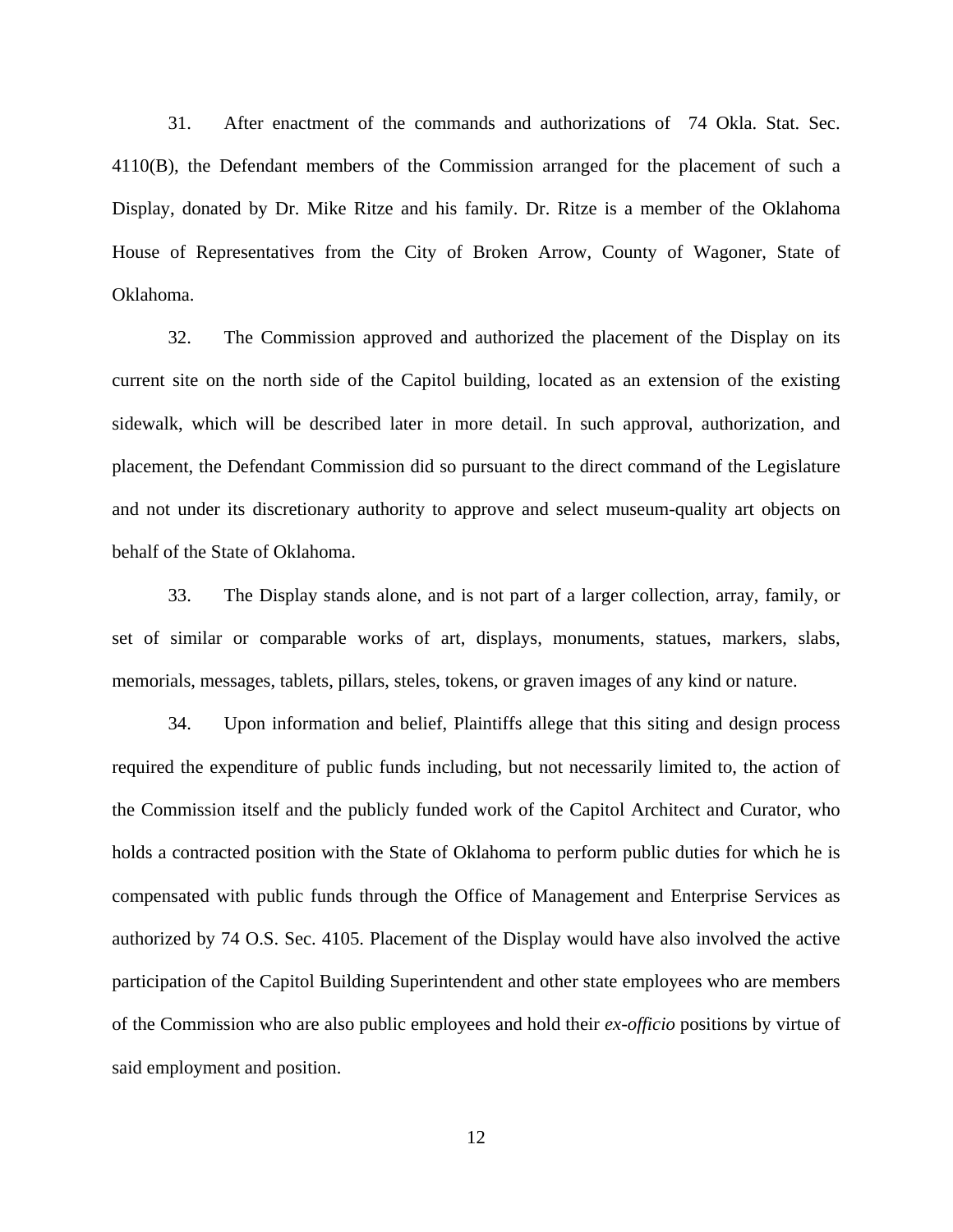35. Following the siting process, on or about November 15, 2012, the Display was erected on the Capitol grounds per the direction and permission of the Defendants and continues to reside there.

36. The current appearance of the Display differs from its appearance upon placement in two ways: First, ornamental or upgraded tile has been installed on top of the concrete slab at its base. Second, three apparent spelling errors have been corrected in the engraving of the Display's text.

37. The Display itself physically consists of a large vertical slab of cut and polished granite, with an aesthetic appearance common to that of tombstones or commemorative memorials or displays. The slab is essentially rectangular but for its top, which consists of two adjacent arched or semi-circular shapes.

38. The Display stands approximately 6 (six) feet and 4 (four) inches tall, 3 (three) feet and 8 (eight) inches wide, and 4 (four) inches thick. The Display is placed approximately 10 (ten) feet from the northeast corner of the Capitol's north transept, with the broad sides facing to the North and South, respectively.

39. The north face of the Display is blank, while the south face, exposed directly to the Capitol building, and viewable through numerous windows on the north side of the Capitol's East Wing, depicts the entirety of the Display's text and iconography.

40. The Display's location places it on the raised foundation platform, or dais, on which the Capitol building is built. This dais runs all around the Capitol building, broken only by a few service entrances and ADA-compliant public entrances into the Capitol's first floor or basement, which bypass the several grand staircases that are the only other means of public access to the platform or Capitol building upon it from ground level.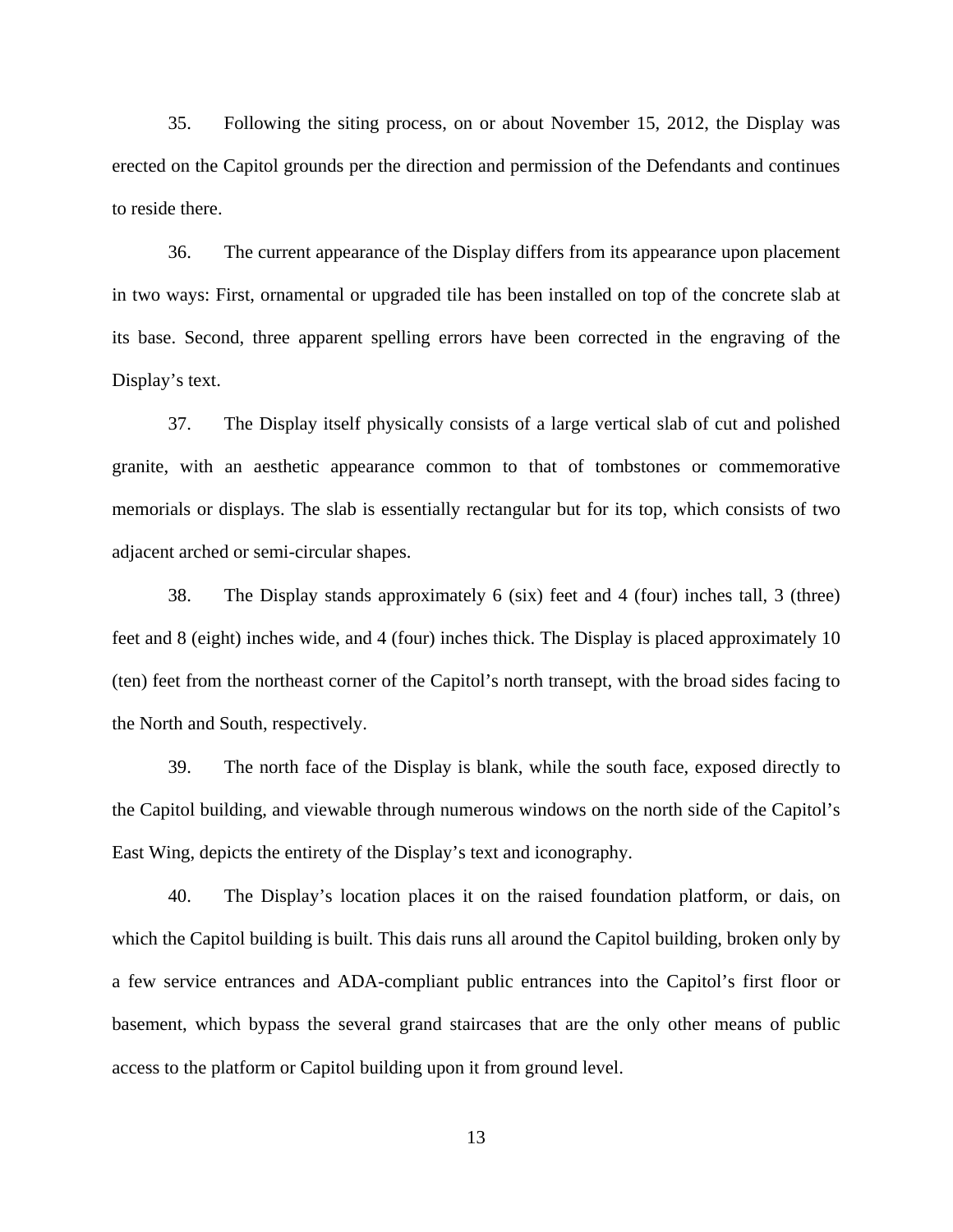41. The dais, by its raised stature and grand entrances, gives a dignified and solemn appearance to whatever is placed upon it. The Display is the only monument, memorial, statue, stone, tablet, stele, graven image, or artistic display of any kind visible anywhere on this dais, which otherwise is occupied only by the Capitol building itself, its concomitant ornamentation, and sidewalks following the Capitol building's perimeter.

42. The Display itself is designed around a clear, unambiguous, unequivocal and conspicuous religious message, making emphatic and explicit references to God in divine terms and making various religious commands.

43.The Display includes the following principal text (as corrected), presented here in like capitalization, alignment, and indentation to that on the Display:

 the Ten Commandments I AM the LORD thy God. Thou shalt have no other gods before me. Thou shalt not make to thyself any graven images. Thou shalt not take the Name of the Lord thy God in vain. Remember the Sabbath day, to keep it holy. Honor thy father and thy mother that thy days may be long upon the land which the Lord thy God giveth thee. Thou shalt not kill. Thou shalt not commit adultery. Thou shalt not steal. Thou shalt not bear false witness against thy neighbor. Thou shalt not covet thy neighbor's house. Thou shalt not covet thy neighbor's wife, nor his manservant, nor his maidservant, nor his cattle, nor anything that is thy neighbor's.

44. This textual choice is identical to that on the Ten Commandments monument placed upon the grounds of the Texas State Capitol by the Fraternal Order of Eagles in 1961, one of many placed with the support of Hollywood film director Cecil B. DeMille as he promoted his famous 1956 film, *The Ten Commandments*, starring Charlton Heston and Yul Brynner.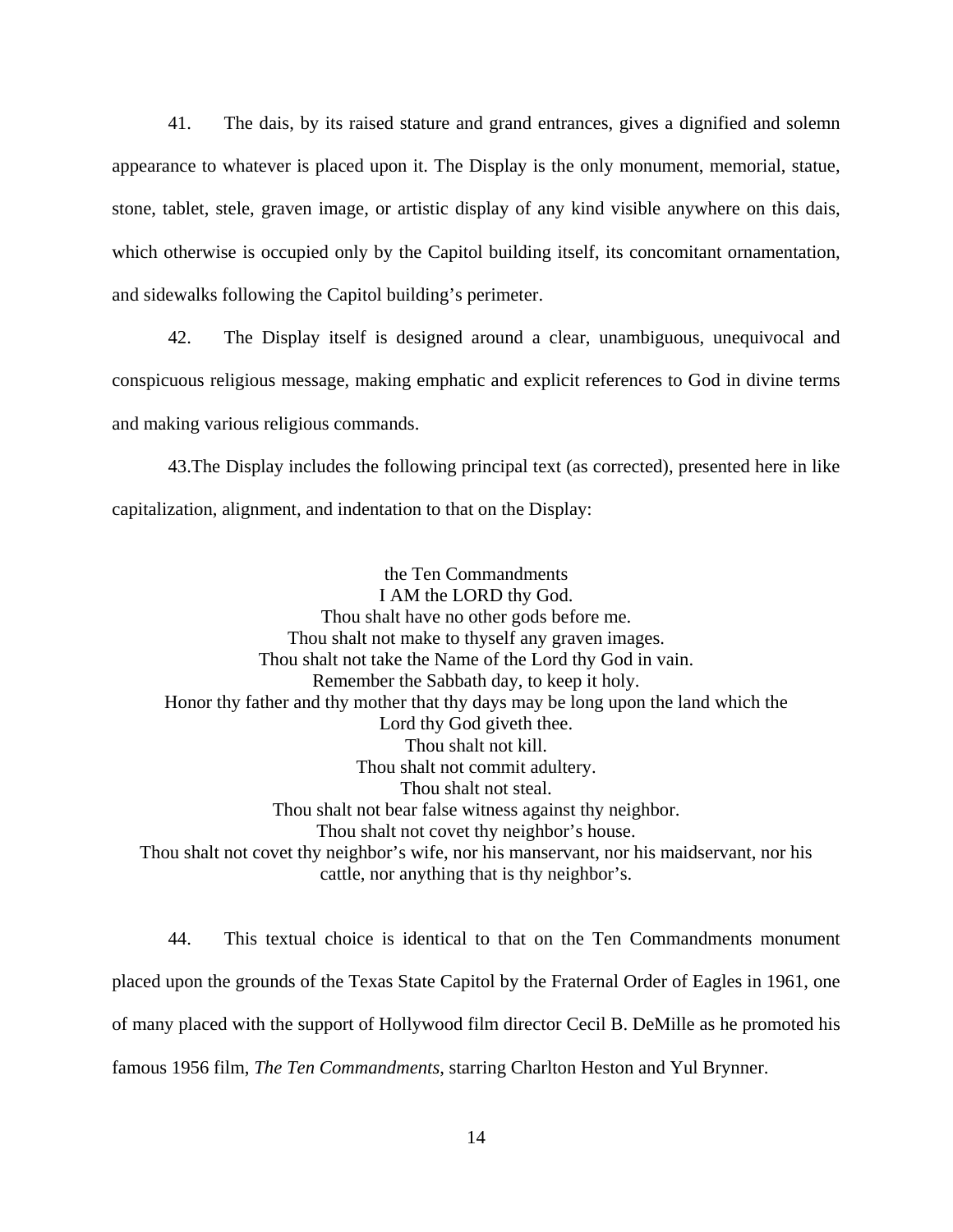45. The actual text of the Ten Commandments, also known as the Decalogue, has been translated in numerous different ways since its apparent origination in ancient Hebrew. As such, there is no universally agreed-upon definitive version. It differs even from what might be considered "original" sources. For example, the Ten Commandments appear in two different books of the Hebrew Bible, Exodus 20:1-17 and Deuteronomy 5:4-21. The text is not identical between these two particular sources, and the Commandments vary both in title, text, number, and numerical order from other common sources or versions of the Commandments. In some religious doctrine, the Commandments are referred to as "ten words" (biblical Hebrew), "ten verses" (Tyndale and Coverdale English translations), "tenne commandements" (Geneva Bible), and "ten commandments" (King James Version). Despite these variations of title, text, number, and numerical order, the Ten Commandments embody principles of sacred worship, conduct, ethical behavior, and signify clear, deep spiritual and religious meaning to many Christians and Jews. Their religious context is clear and unmistakable.

46. This particular text represents an English translation of the Ten Commandments inconsistent with those officially adopted by the Catholic Church and within Orthodox Judaism, generally conforming more closely to particular Protestant interpretations of the text (but not all Protestant interpretations).

47. The principal text is entirely in the same font and size, but for the first two lines. The title, "the Ten Commandments," is in the largest font. Centered below it, set apart from the other commandment text, is the phrase, "I AM the LORD thy God." In addition to being centered, it is engraved in a substantially larger font than the remainder of the text.

48. The text's display of "I AM" and "LORD" in all capital letters is consistent with common practice in most versions of the Old Testament and the writings of Christian theologians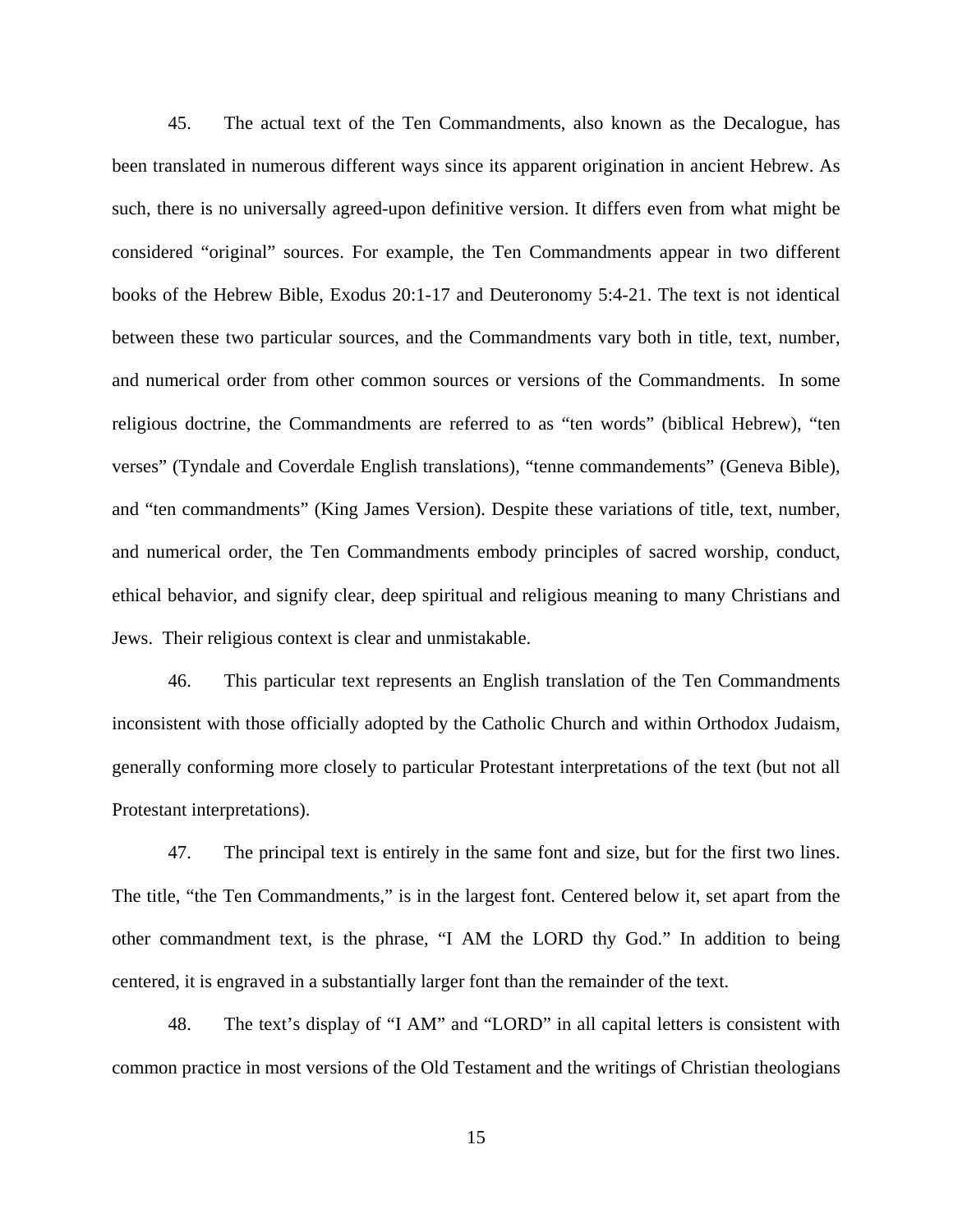and clergy. It carries with it an emphasis on the Biblical tenets that God's existence transcends the temporal and secular world and that God is the final and ultimate authority over all things.

49. The first commandment of the Display, if it were part of Oklahoma law, would be unconstitutional, because it would establish, at a minimum, Jewish and Christian monotheism as the law of the land. The very bedrock of the First Amendment's Establishment Clause is that the United States does not permit the establishment of a religion, the preference of religion over nonreligion, or the preference of one religion (or a subset of religions) over others.

50. The second commandment of the Display prohibits the making of "graven images." However, if this commandment were part of Oklahoma law, it would fail as a violation of citizens' free speech and expression rights protected under the United States and Oklahoma Constitutions. From the foundation of the United States, the making of graven images has been part and parcel of being an American, honoring our Founding Fathers, and honoring the United States.

51. The Ten Commandments Display itself may also be regarded as a "graven image," due to the imagery carved upon it along with the text. Other works of art depicted in and around the Capitol building commonly depict various "graven images."

52. The third commandment of the Display, as with the second, would be a violation of the United States and Oklahoma Constitutions. A prohibition of taking a name in vain, even of one subset of religion's "Lord," would in most cases be a violation of every citizen's right to free speech and expression.

53. The fourth commandment of the Display is essentially a religious test, which would require citizens to remember a particular Sabbath Day and "keep it holy." Originally, the Sabbath was Saturday. Christians generally have changed it to Sunday, although some Christian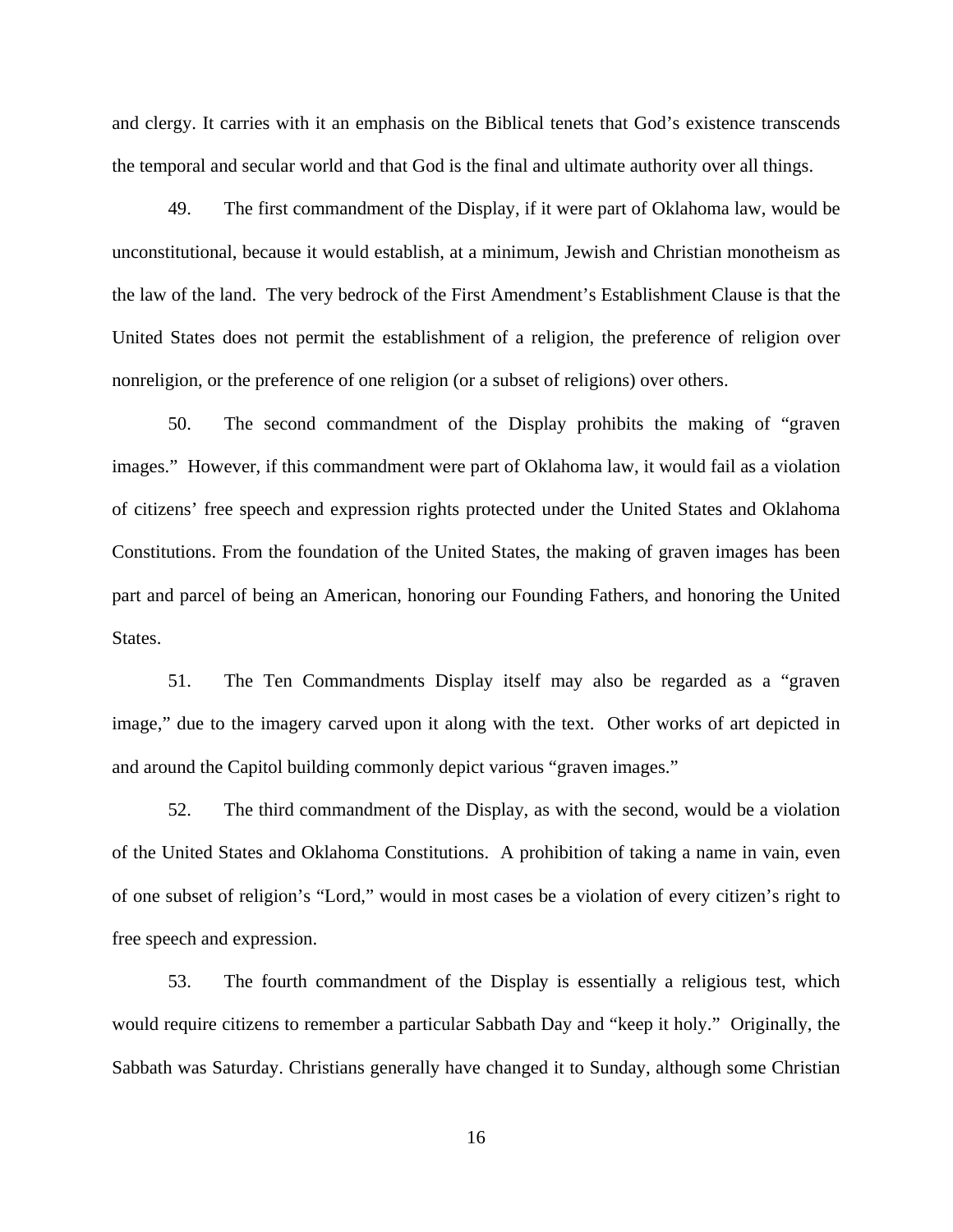denominations still consider Saturday the Sabbath. In any case, requiring citizens to engage in a religious practice is inconsistent with the First Amendment's protection under the Establishment Clause. It would constitute both an establishment of religion, and also a clear restriction on a citizen's free exercise rights. The injunction that citizens must "remember" a Sabbath Day is also an invasion of their minds, which, if enacted into law, would reach the hand of government into the very thoughts of citizens.

54. The fifth commandment of the Display requires persons to honor their fathers and mothers without qualification or condition, and implies that failure to do so will result in a person's shortened longevity. ("Honor thy father and thy mother that thy days may be long upon the land which the Lord thy God giveth thee.") If enacted into law, the fifth commandment would not pass constitutional muster under the First Amendment.

55. The sixth, seventh, eighth and ninth commandments are all commonly understood "wrongs." These are the only four commandments listed which bear any relation to lawful action by state or federal authorities relative to persons within their jurisdictions.

56. The last commandment on the Display imposes another invasion into the human mind. It effectively creates a "thought crime," wherein the citizenry is enjoined not to "covet" certain items. The items listed include people such as one's "wife" and "servant" as among "things" like homes and cattle that are possessed by people. Absent is a reference to thy neighbor's "husband." If this were part of Oklahoma law, it arguably would fail on Equal Protection grounds, unless torturously interpreted differently than its plain meaning.

57. Above the principal text, the Display features engraved images of two tablets with faux ancient text, appearing to symbolize one or both of the two sets of two stone tablets on which, according to Biblical tradition, Moses twice delivered the original Ten Commandments to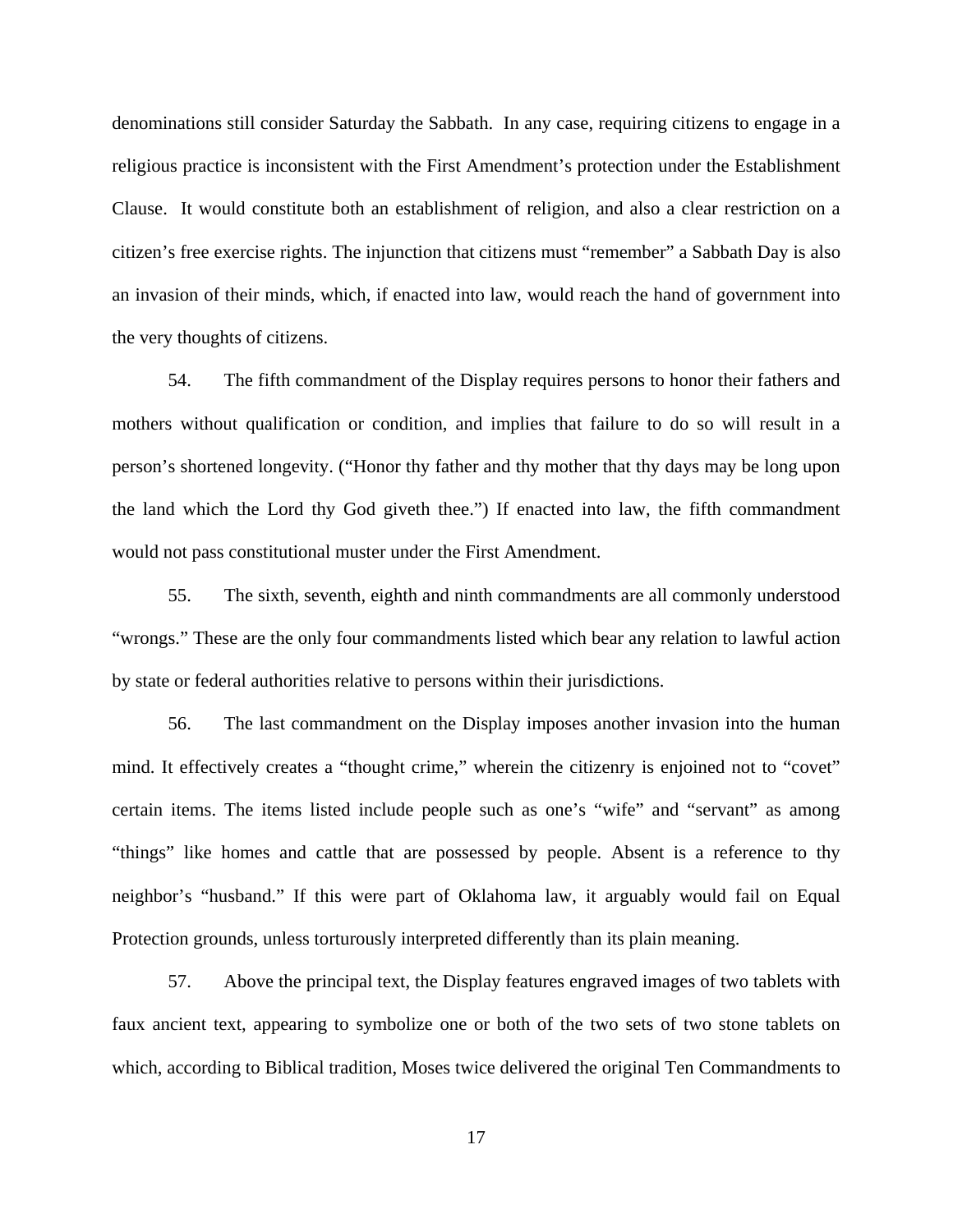the people of Israel after they were written by God atop Mount Sinai, the first set being smashed in anger over the peoples' corruption in worshiping an idol in Moses' absence, and the second set being placed in the Ark of the Covenant.

58. Between the images of the two tablets, the Display depicts a further engraved or graven image of a symbol most commonly known as an "Eye of Providence" or "All-seeing Eye of God." This symbol consists of an image of an open human eye in the center of an equilateral triangle. Surrounding the triangle are radial lines emanating in all directions, symbolizing the endless and ubiquitous power, sight, and/or glory of God.

59. Within the context of the Display, the graven eye is consistent with emphatically Christian religious iconography found within the stonework and stained glass of numerous cathedrals and churches in Europe and the United States.

60. Immediately below the All-seeing Eye of God, the Display depicts its lone non-religious iconography, a graven image of a bald eagle straddling and clutching a partially unfurled American flag (flying upside-down).

61. Below the principal text, the Display features two six-pointed stars in the shape of geometric hexagrams, made by joining opposed equilateral triangles, known commonly as Stars of David or *Magen David* (Shield of David), a symbol to which some scholars attribute deep theological significance, but most commonly associated in a modern context with Judaism, for example, appearing on the flag of the State of Israel.

62. Centered between these Stars of David, the Display depicts an engraved symbol known as a "Chi-Rho," a form of Christogram in which the first two letters of the Greek word for "Christ" (Chi and Rho) are superimposed in such a manner as to symbolize or reference the cross on which, according to Christian Biblical tradition, Jesus was crucified before being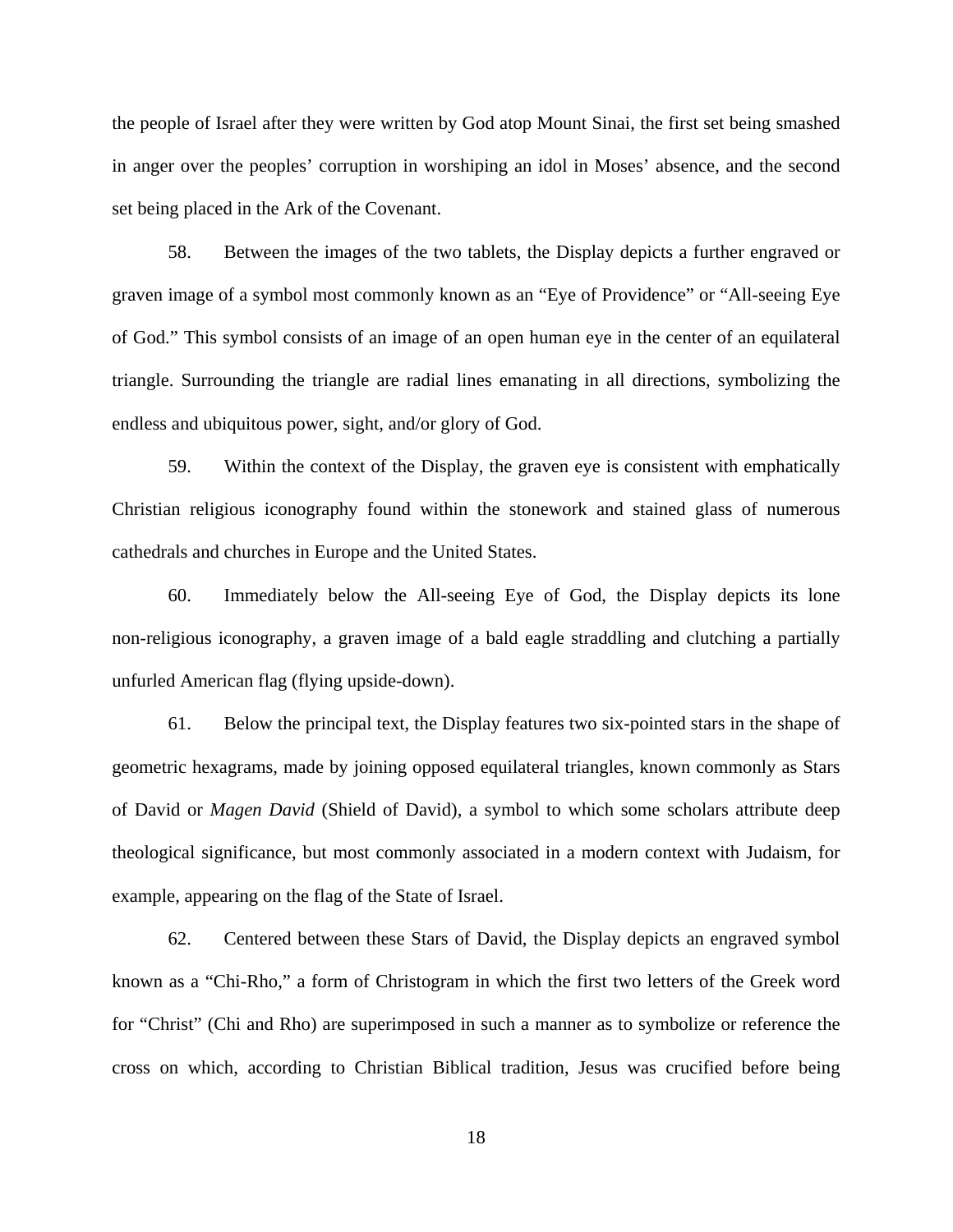resurrected from the dead.

63. The Chi-Rho is a symbol widely used in Christian iconography for approximately 1,700 years. The version depicted on the Display is the simplest form of the Chi-Rho. More complex versions commonly feature the Greek letters alpha and omega to each side and/or a surrounding wreath symbolizing Christ's resurrection and eternal life.

64. At the very bottom, below the Chi-Rho, the Display shows its lone nonreligious text, which reads: "Presented to the people of Oklahoma by Dr. Mike and Connie Ritze and Children Amity, Heidi and Jamey."

65. In the intervening months since the Display was placed on the Capitol grounds, no other monuments, memorials, steles, statuary, graven images, or displays have been placed or planned for the vicinity of the Display. In fact, on December 19, 2013, the Defendant Commission members, in response to litigation, declared a "moratorium" on the placement of any other monuments until a court dispute over the current Ten Commandments monument is settled.

66. The moratorium decision by the Commission did not include removal of the current Ten Commandments Display, and thus the decision allows exclusive and continued exhibition of the Ten Commandments Display to the detriment of consideration of other monuments which might have a clearly nonreligious message, or are related to other issues of civic virtue such as the Constitution or the Bill of Rights. Although the original "purpose" of the Oklahoma Legislature in enacting 74 Okla. Stat. Sec. 4110(B) was to enable the placement of a Display of religious text with deep religious significance at the seat of State Government on the grounds of the Capitol, the moratorium leaves the Ten Commandments Display as the sole monument in the physical area of its placement, and thus creates the "effect" of an endorsement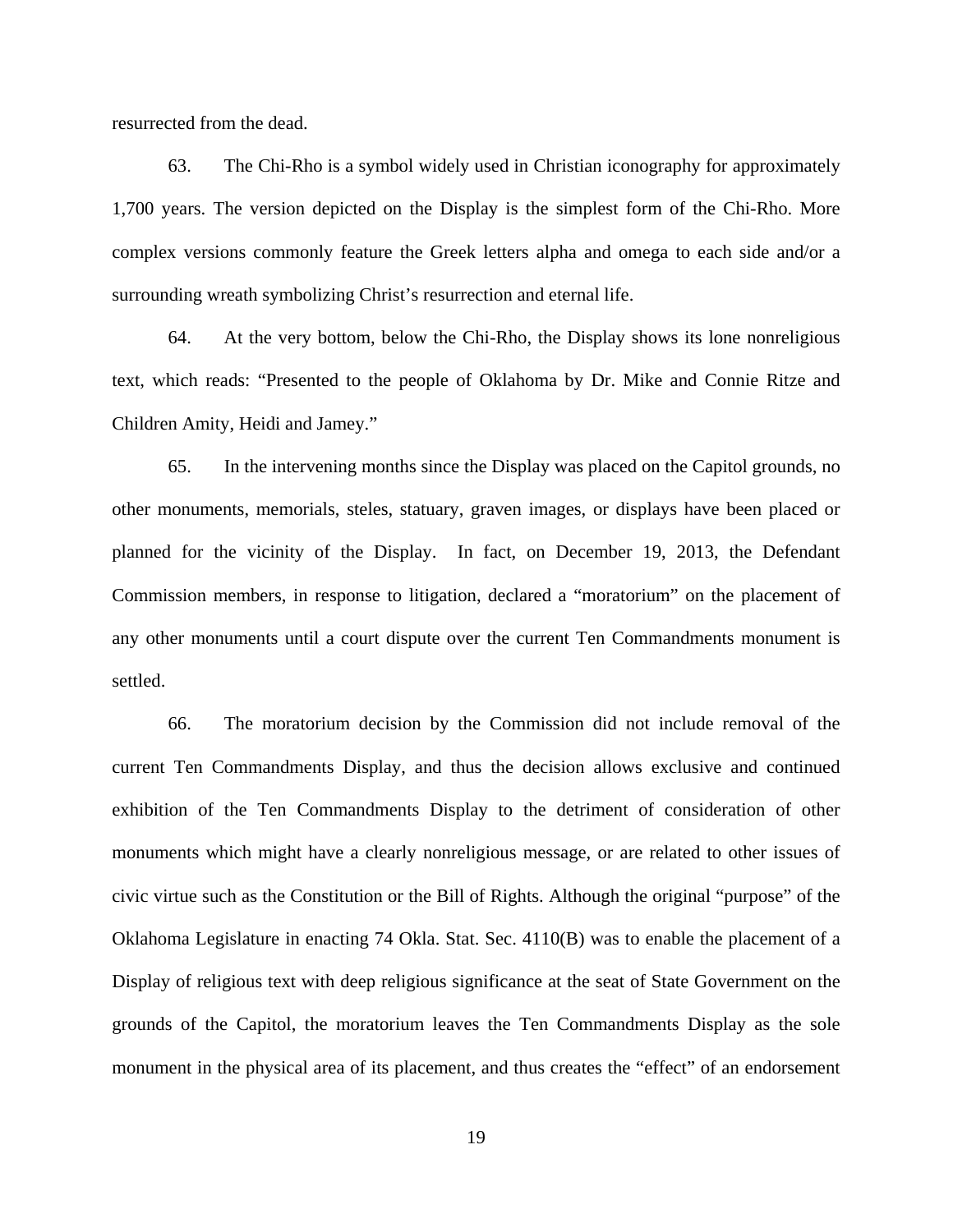or promotion of its religious text and content by its exclusive display.

67. The moratorium itself violates the Establishment Clause because there was no perceived need for a moratorium until organizations of other religious faiths or beliefs sought the placement of other monuments relating to their religious heritages. As such, in their selection of the Ten Commandments display and in their declaration of a moratorium as to monuments proposed by other religious faiths or beliefs, the Historical Preservation Commission is making a choice of preference for the Ten Commandments Display causing, the Commission to be "entangled" in a decision-making process based upon religious content or context. A refusal to even consider other religious monuments is a rejection, even if temporary, of those monuments and the corresponding religious beliefs which they represent.

68. While the position of Plaintiffs is that no monuments of religious content should be allowed on the Capitol Grounds, if it be determined that monuments are permitted, Plaintiff American Atheists would seek placement of a monument on the Capitol Grounds to the guiding principles of its organization. With the declared moratorium, such an application would be futile at this time. American Atheists promotes the stimulation and freedom of thought and inquiry regarding religious belief, creeds, dogmas, tenets, rituals, and practices. It seeks to collect and disseminate information and literature on all religions in order to promote a thorough understanding of them. It encourages the development and public acceptance of a humane ethical system that stresses the mutual sympathy, understanding, and interdependence of all people and the corresponding responsibility of each individual in relation to society. American Atheists promotes the mental attitude which accepts the supremacy of reason and aims at establishing a life-style and ethical outlook verifiable by experience and scientific method independent of all arbitrary assumptions of authority and creeds consistent with the complete and absolute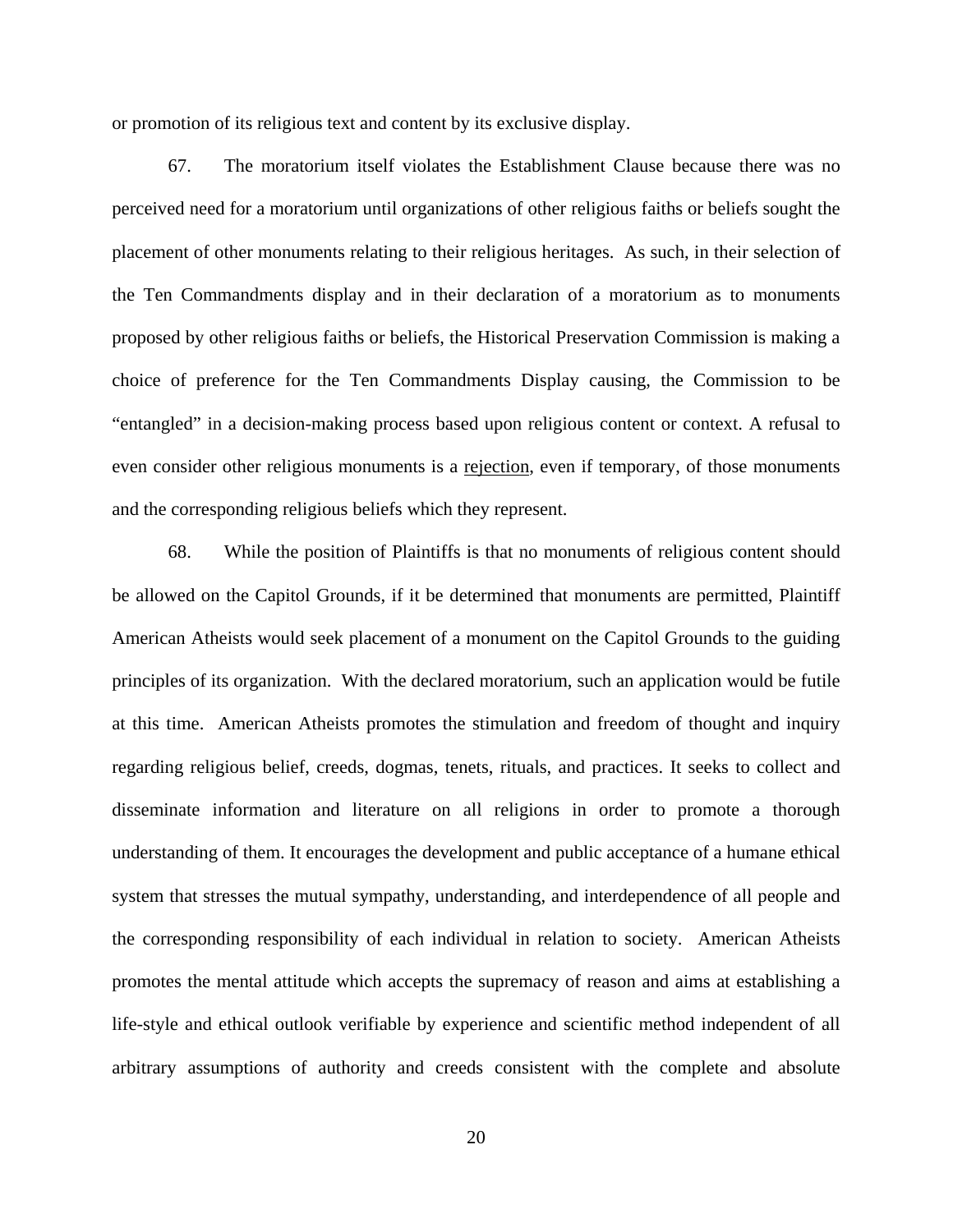separation of church and state and the preservation of equal protection for Atheists under the Bill of Rights.

69. Moreover, there is an additional legal effect of endorsement in that the Ten Commandments Display was placed by a preferred legislative process resulting from the passage of 74 Okla. Stat. Sec. 4110(B), while other proposed monuments must go through the procedures of the Historical Preservation Commission, which have different criteria and procedures, thus violating the Fourteenth Amendment's constitutional guarantee of equal protection of the laws.

70. The Display is the chattel property of the State of Oklahoma, having been donated to the people of Oklahoma and placed upon public land on the grounds of the Oklahoma State Capitol. Despite the private source of funding for its creation and acquisition, it is no longer private property, but incontrovertibly public property.

71. The Display conveys an explicit religious message that supports and endorses and advances the faiths and creeds of some churches and sects, and excludes and disparages others.

72. The Display's positioning, in a setting in which no other monuments or memorials are similarly situated or intermixed, further lends to the Display's effect of conveying state endorsement and support of its explicitly religious message.

73. As public property with undeniable religious content and statutorily endorsed by the Oklahoma Legislature, the Display represents to the average First Amendment "observer" that the State of Oklahoma approves its placement, and content in particular, despite it being a "gift," in that it was "Presented to the people of Oklahoma . . ." But individual Plaintiffs and Oklahoma citizens Poire, Breeze, and many other individual members of American Atheists do not consent to the receipt of such a gift or the unwelcome advance of the religious views of "Dr. Mike and Connie Ritze and Children Amity, Heidi, and Jamey." Respectfully, even in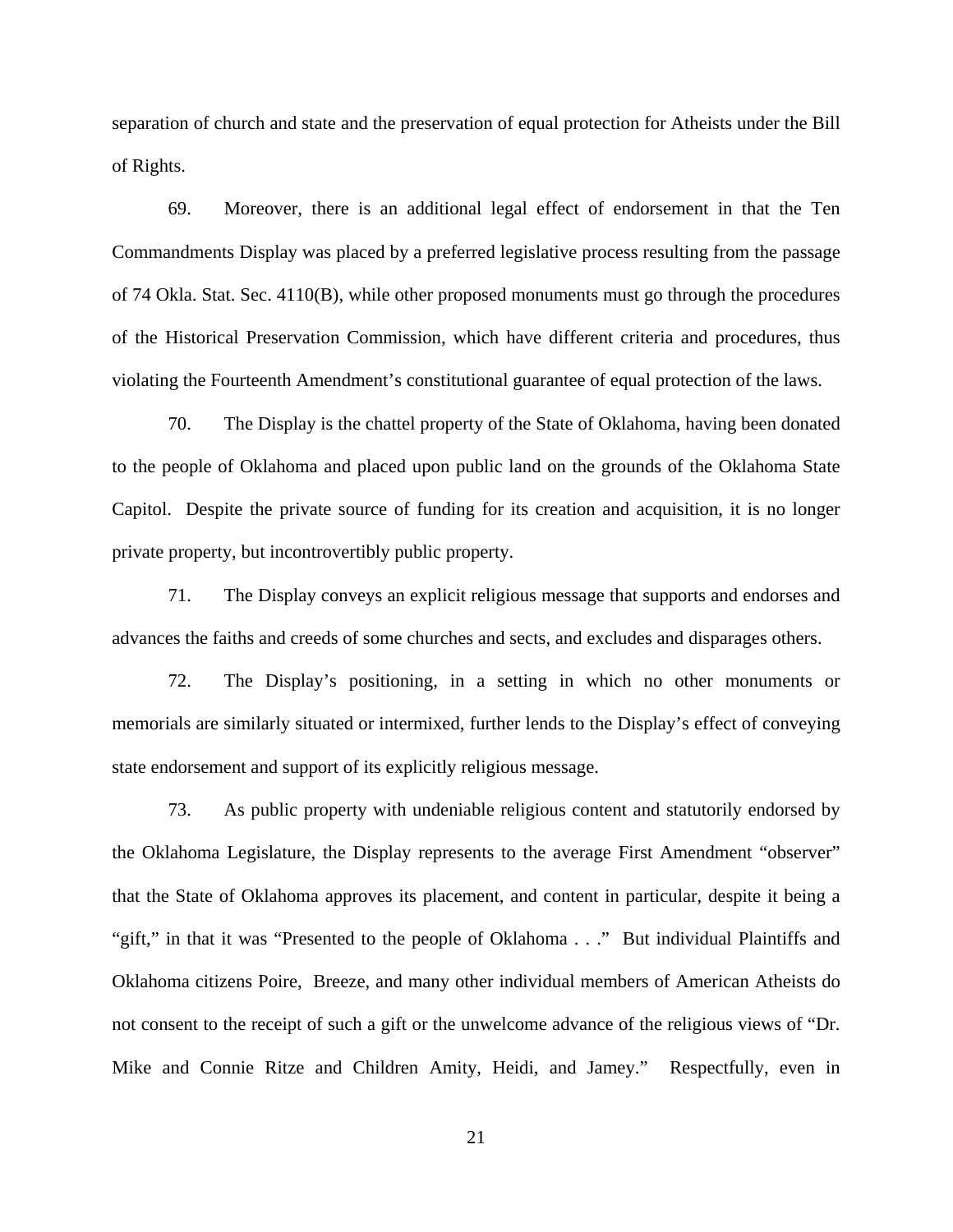consideration of the sincerity of those religious views, Dr. Mike and Connie Ritze and Children Amity, Heidi, and Jamey are not entitled to proselytize their individual religious views and subject the people of the State of Oklahoma, including the individual Plaintiffs or individual members of American Atheists, to those views from an exclusive permanent location on the State Capitol grounds.

74. The Plaintiffs herein, as citizens of the State of Oklahoma and as taxpayers with a constituent interest in the appropriate disposition of public property, have suffered and continue to suffer injury as a result of the illegal use of the Display and the property on which it is placed to support and endorse specific and exclusive faith traditions.

75. This endorsement, and its converse coercive effect on those with faith traditions inconsistent with those supported by the Display, force Plaintiffs to endure a continuing violation of the peoples' liberty of conscience, committed in their names as citizens of Oklahoma.

76. Plaintiffs object to the use and display of the Display due its co-option of their religious traditions, resulting in a cheapening and degradation of their shared faith. The individual Plaintiffs and members of Plaintiff American Atheists conduct ongoing activity at the State Capitol and/or plan to do so in the future so as to face direct confrontation and challenge from the Display's message. Plaintiff Poire simply avoids the State Capitol on an ongoing basis.

77. As constituents and taxpayers of the State of Oklahoma, the Plaintiffs herein retain an interest in the Display itself, the land on which it is placed, and any and all public funds expended in its placement and maintenance.

78. The Display is patently religious in nature, has a primary purpose of advancing religion, and is not part of any broader exhibit that is historical or otherwise. It stands alone and is individually State-sanctioned.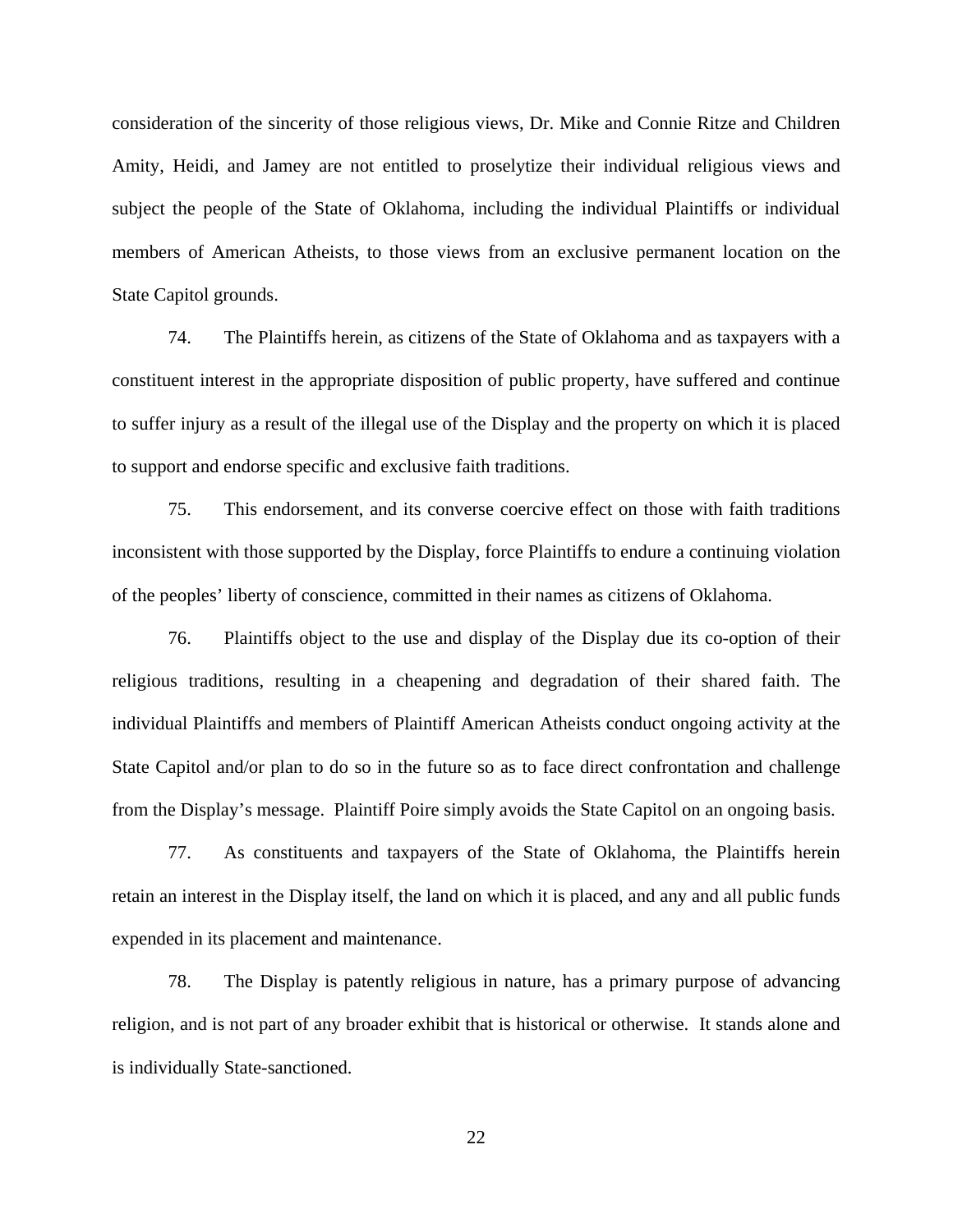#### **VI. -Claims for Relief-**

Plaintiffs come before the Court and incorporate all allegations previously stated as if set out in full herein and make the following claims against these Defendants:

79. An actual controversy exists as to the right of the Defendants to permit the placement use, and continued presentation of the Display, and as to its continued legal status. These controversies are justiciable pursuant to federal law.

80. Under the Supremacy Clause, individual states are obligated to comply with the First Amendment of the United States Constitution as incorporated through the Due Process Clause of the Fourteenth Amendment.

81. Under the Fourteenth Amendment, "No State shall make or enforce any law which shall abridge the privileges or immunities of citizens of the United States; nor shall any State deprive any person of life, liberty, or property, without due process of law; nor deny to any person within its jurisdiction the equal protection of the laws."

82. Freedom of and from government sponsored and endorsed religion is a fundamental right.

83. 74 Okla. Stat. Sec. 4110 is a "law respecting the establishment of religion" forbidden by the Establishment Clause of the First Amendment and has a purpose which is religious in nature, and the uncodified findings represent an unconstitutional effect and endorsement of religious belief.

84. Citizens who appear at the Oklahoma State Capitol are confronted with a specific Judeo-Christian religious message as represented by the Display, which is prominently and exclusively placed in a position of primacy. Such display, at the seat of government established for all the citizens of Oklahoma, is a form of compelled support of one sub-set of one religion to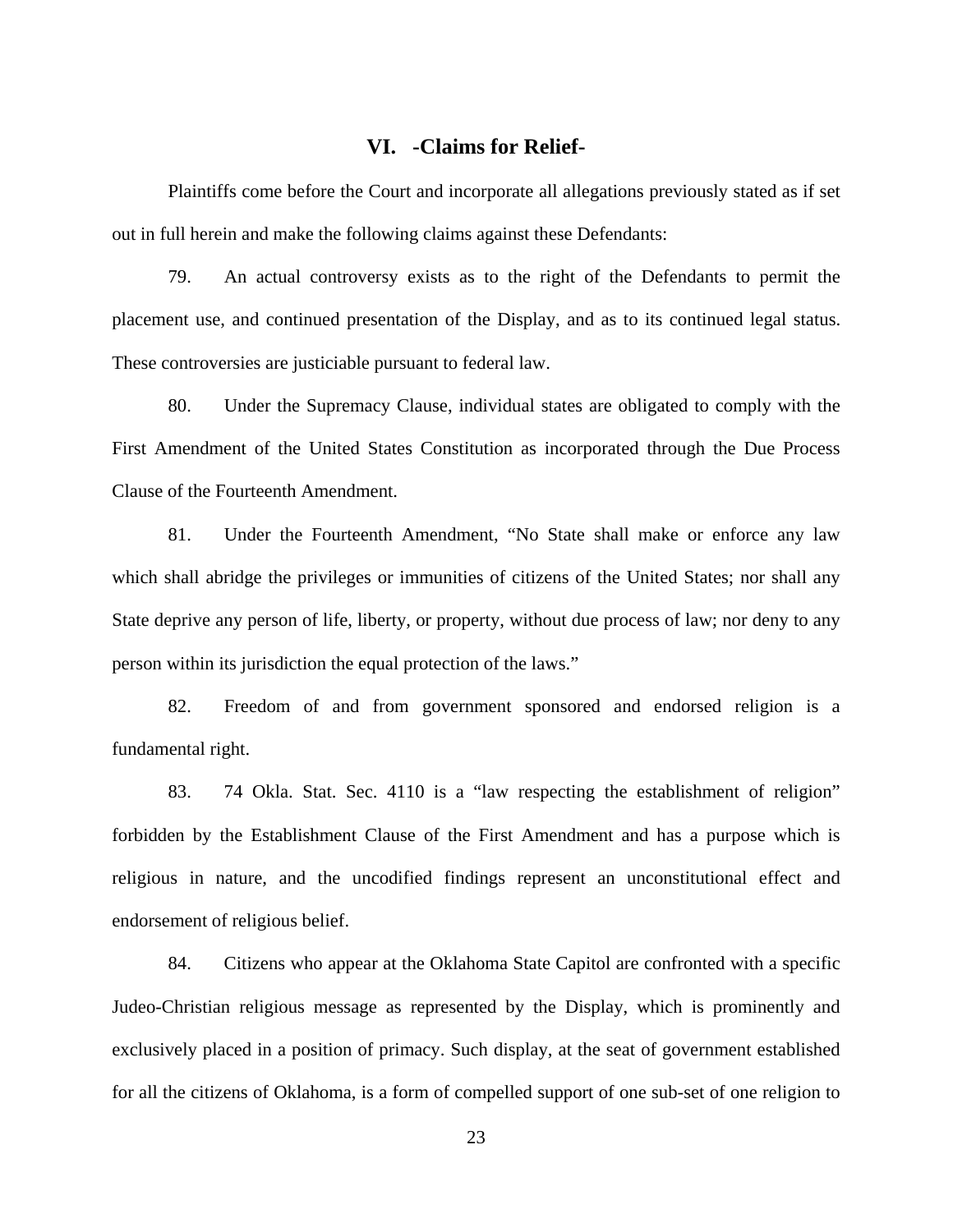the exclusion of persons not of that sub-set of religion or of non-believers.

85. By legislating, approving, designing, constructing, erecting, and/or maintaining a Ten Commandments Display at the Oklahoma State Capitol, the Defendants are discriminating against non-believers, discriminating against believers in excluded and/or non-Christian faiths, and denying non-believers and believers alike Equal Protection of the Laws.

86. The continued government sponsorship and maintenance of the Ten Commandments Display constitutes a subsidy or subsidies of religion, religious speech, and religious practices.

87. The Oklahoma Legislature's enactment of 74 Okla. Stat. Sec. 4110 and Defendants' policies and practices are not narrowly tailored to promote a compelling, overriding, or legitimate governmental interest.

88. There is no compelling or even rational reason for the Oklahoma Legislature and the Defendants to limit the Ten Commandments Display to one sub-set of one religion, and exclude and discriminate against all others in violation of Equal Protection.

89. Defendants have excluded and invidiously discriminated against the Plaintiffs and all non-believers from its monument policies, practices, and customs, by expressly including only one monument (the Display) in its compliance with the statutory command of the State of Oklahoma. This exclusivity is only accentuated by the declared "moratorium," which disallows the placement of any other monument in the location or area of the Ten Commandments Display.

90. The principal or primary purpose of the Display is not secular, but rather is to advance a particular religion and religious doctrine.

91. The Display has an effect which constitutes support of a particular religion.

92. The Display constitutes a government endorsement of a particular religion.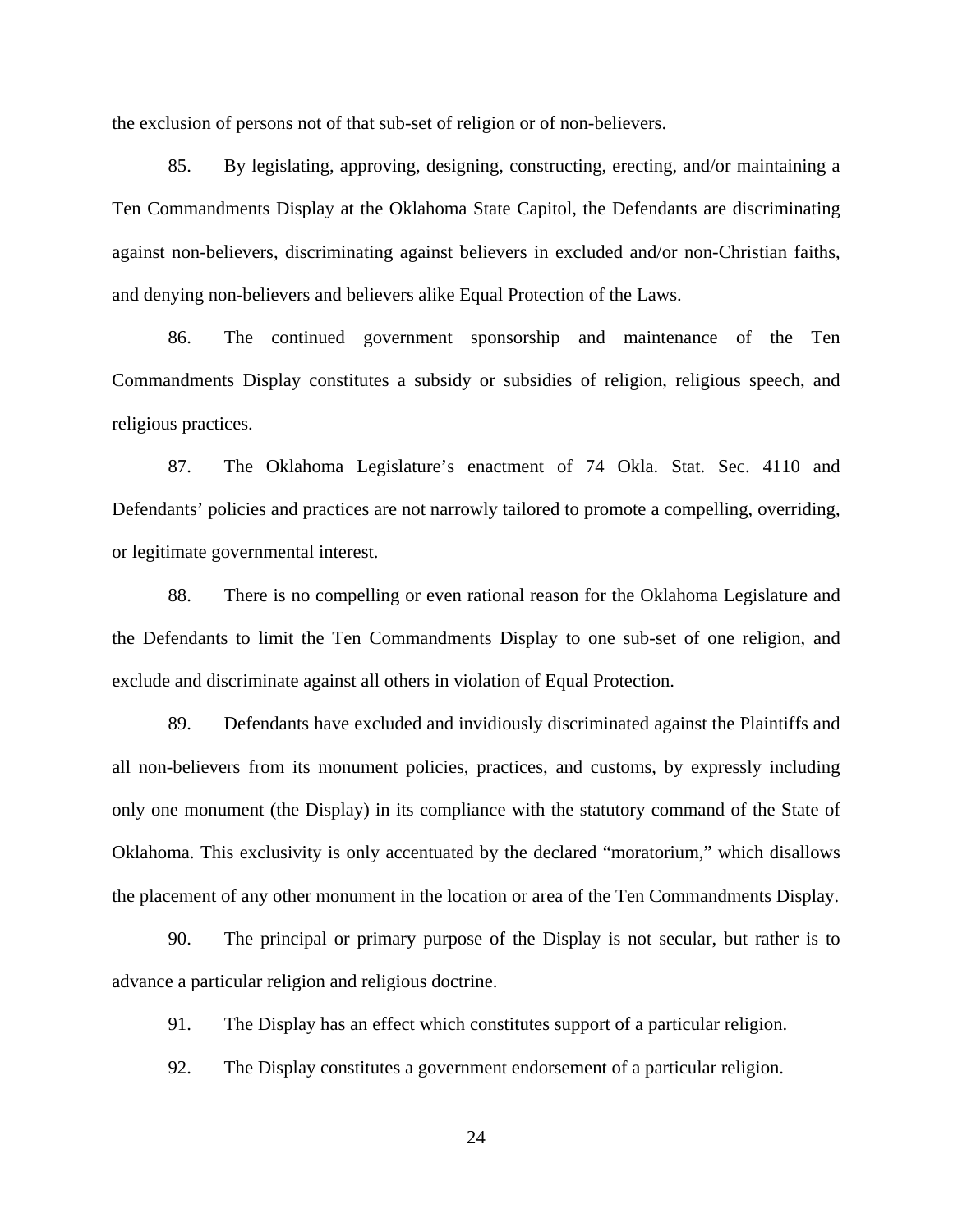93. The Display fosters an excessive entanglement between government and religion.

94. The Display deprives Plaintiffs of their rights, privileges, or immunities secured by the United States Constitution and/or otherwise by law.

95. IRREPARABLE HARM. Due to the Defendants' unlawful discrimination and disparate treatment of Plaintiffs, the Plaintiffs have suffered and will continue to suffer irreparable harm to their First Amendment constitutional rights as citizens who reside in the State of Oklahoma, pay taxes in the State of Oklahoma, and utilize the machinery of State Government and the State Capitol building. Plaintiffs' injuries are continuing and repeated each day the Display is permitted to remain in violation of the United States Constitution. "The loss of First Amendment freedoms, for even minimal periods of time, unquestionably constitutes irreparable injury." *Elrod v. Burns*, 427 U.S. 347, 373 (1976); *see also, e.g., Pacific Frontier v. Pleasant Grove City*, 414 F.3d 1221, 1235-36 (10th Cir. 2005) (noting presumption of irreparable harm where First Amendment rights are implicated). "A plaintiff suffers irreparable injury when the court would be unable to grant an effective monetary remedy after a full trial because such damages would be inadequate or difficult to ascertain." *Dominion Video Satellite, Inc. v. EchoStar Satellite Corp.*, 269 F.3d 1149, 1156 (10th Cir. 2001). Furthermore, "[w]hen an alleged constitutional right is involved, most courts hold that no further showing of irreparable injury is necessary." *Kikumura v. Hurley*, 242 F.3d 950, 963 (10th Cir. 2001).

 96. NO ADEQUATE LEGAL REMEDY. Plaintiffs have no adequate remedy at law because legal relief cannot remedy the denial of the individual Plaintiffs and the members of American Atheists' First and Fourteenth Amendment fundamental rights. Unless the Display is removed by order of this Court, Plaintiffs' constitutional rights will continue to be violated.

97. BALANCE OF HARM. The balance of harm as to irreparable injury to Plaintiffs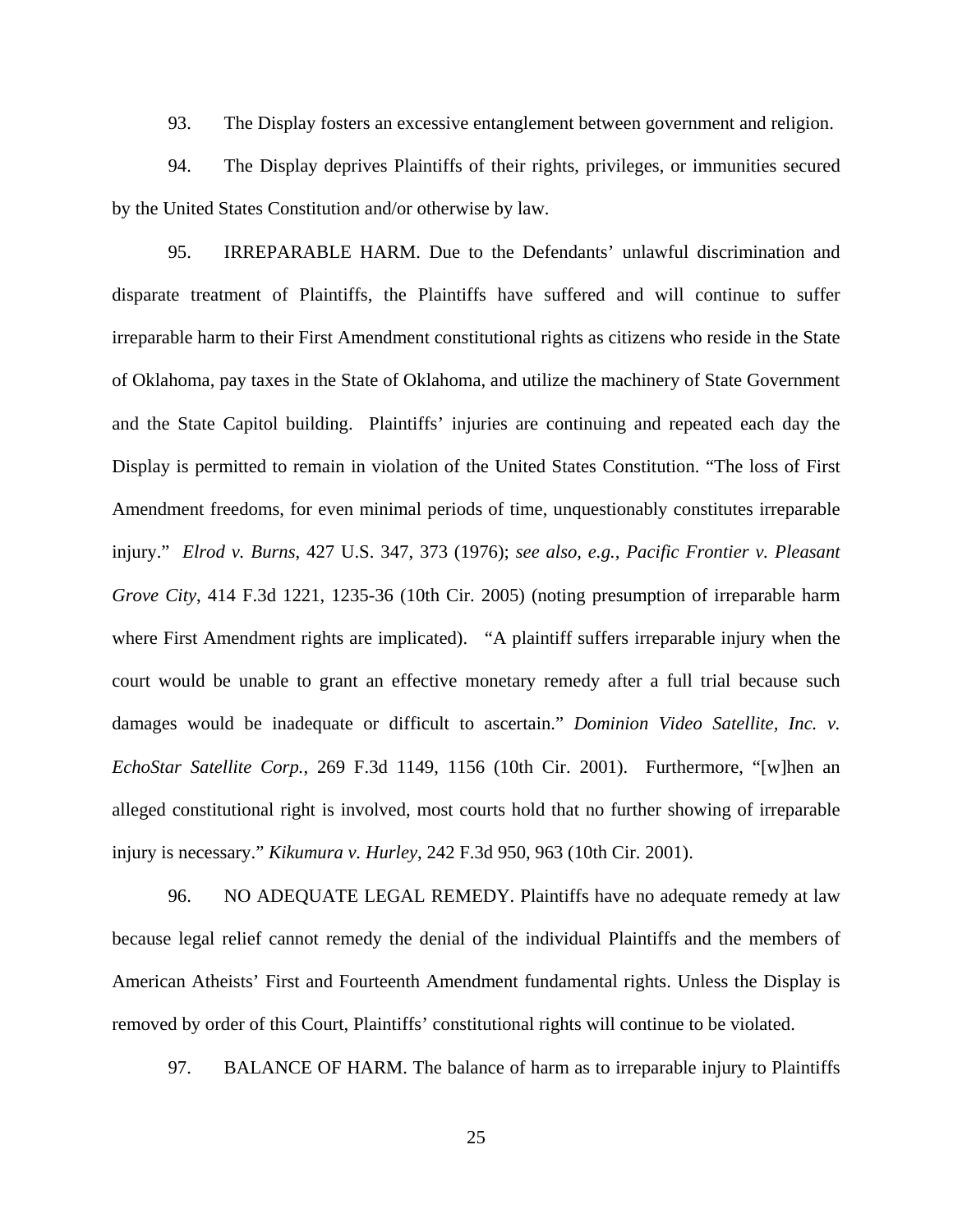in comparison to the "harm" to Defendants weighs in Plaintiffs' favor. When a law that legislators or voters wish to enact is likely unconstitutional, their interests do not outweigh those of the Plaintiffs in having their constitutional rights protected. *Awad v. Ziriax*, 670 F.3d at 1132 *citing Coal. for Econ. Equity v. Wilson*, 122 F.3d 692, 699 (9th Cir. 1997).

98. PUBLIC INTEREST. The granting of declaratory and injunctive relief will be in the public interest, in that there is always a public interest in the protection of constitutional rights, especially fundamental rights. "[I]t is always in the public interest to prevent the violation of a party's constitutional rights." *Awad v. Ziriax*, 670 F.3d at 1132 *quoting G & V Lounge, Inc. v. Mich. Liquor Control Comm'n*, 23 F.3d 1071, 1079 (6th Cir. 1994). ( "While the public has an interest in the will of the voters being carried out . . . the public has a more profound and longterm interest in upholding an individual's constitutional rights." *Id.; see also Cate v. Oldham*, 707 F.2d 1176, 1190 (10th Cir. 1983) (noting "[t]he strong public interest in protecting First Amendment values").

### **VII. -Prayer for Relief-**

**WHEREFORE**, Plaintiffs incorporate the allegations previously stated and make the following prayer for relief from this Court:

- A. Assume jurisdiction of the cause to determine this controversy and set this case down promptly for hearing.
- B. Declare, pursuant to 28 U.S.C. Sec. 2201-02 and Fed.Rul.Civ.Pro. 57, that 74 Okla. Stat. Sec. 4110 and the subsequent actions of these Defendants in placement of the Display are unconstitutional both facially and in their application.
- C. Enter a permanent injunction pursuant to Fed.R.Civ.P. 65 requiring Defendants to remove the Display from the Oklahoma State Capitol as a violation of the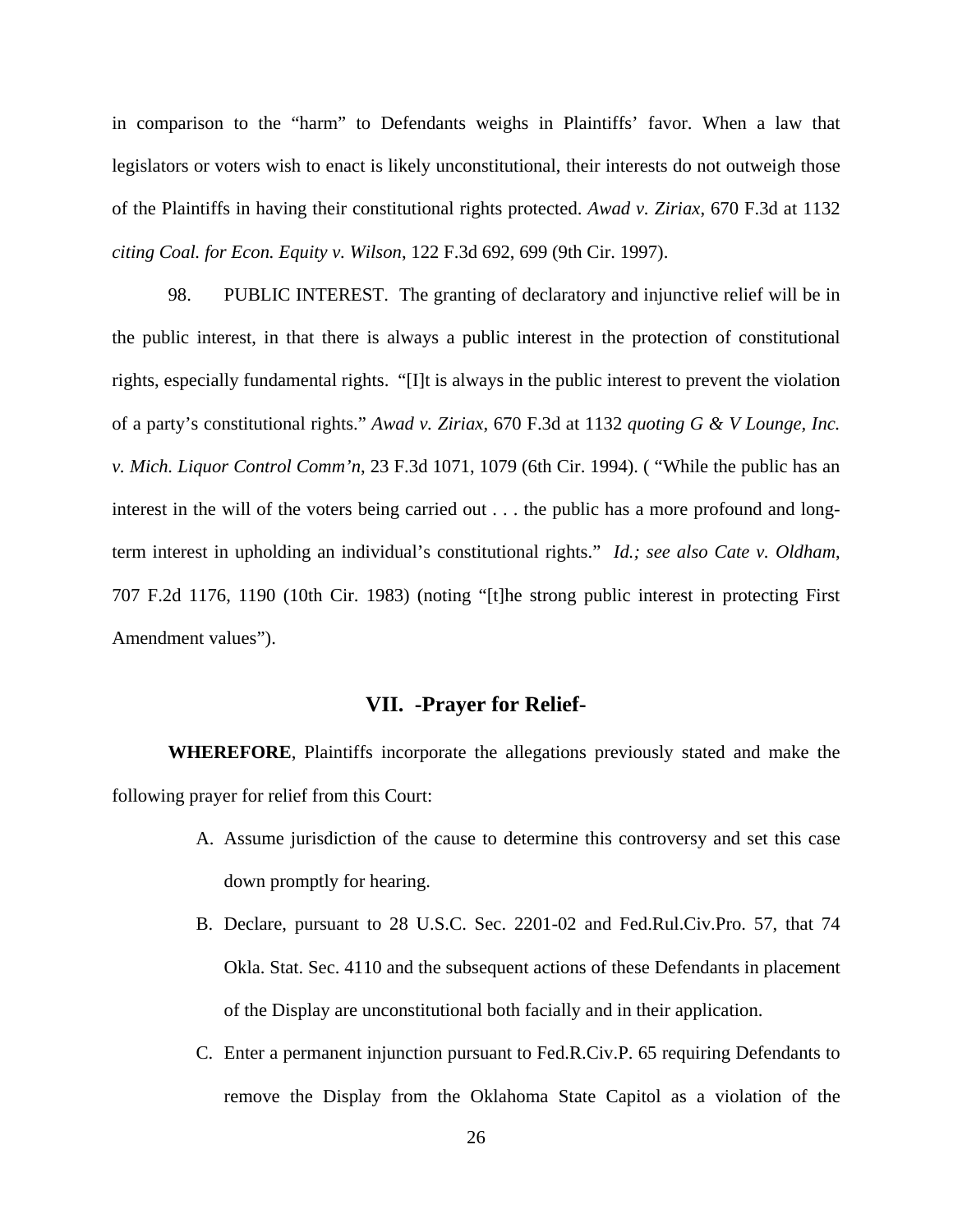Establishment Clause of the First Amendment, and the Due Process and Equal Protection Clauses of the Fourteenth Amendment.

- D. Pursuant to Rule 54(d) of the Federal Rules of Civil Procedure and 42 U.S.C. Sec. 1988, Plaintiffs should be allowed their costs and attorney fees herein against Defendants as permitted by law.
- E. Any and all such other and further relief as this Court deems just and equitable against Defendants.

Respectfully submitted,

s/Edwin Kagin

**EDWIN F. KAGIN** (*Pro Hac Vice* Admission Pending) Attorney for Plaintiffs 10742 Sedco Drive Union, Kentucky 41091 Phone: (859) 384-7000 Email: ekagin@atheists.org

s/Eric Husby

**ERIC O. HUSBY** (*Pro Hac Vice* Admission Pending) Attorney for Plaintiffs 2001 W. Cleveland St. Tampa, Florida 33606 Phone: (813) 251-3337 Fax: (813) 283-4949 Email: ehusby@husbylegal.com